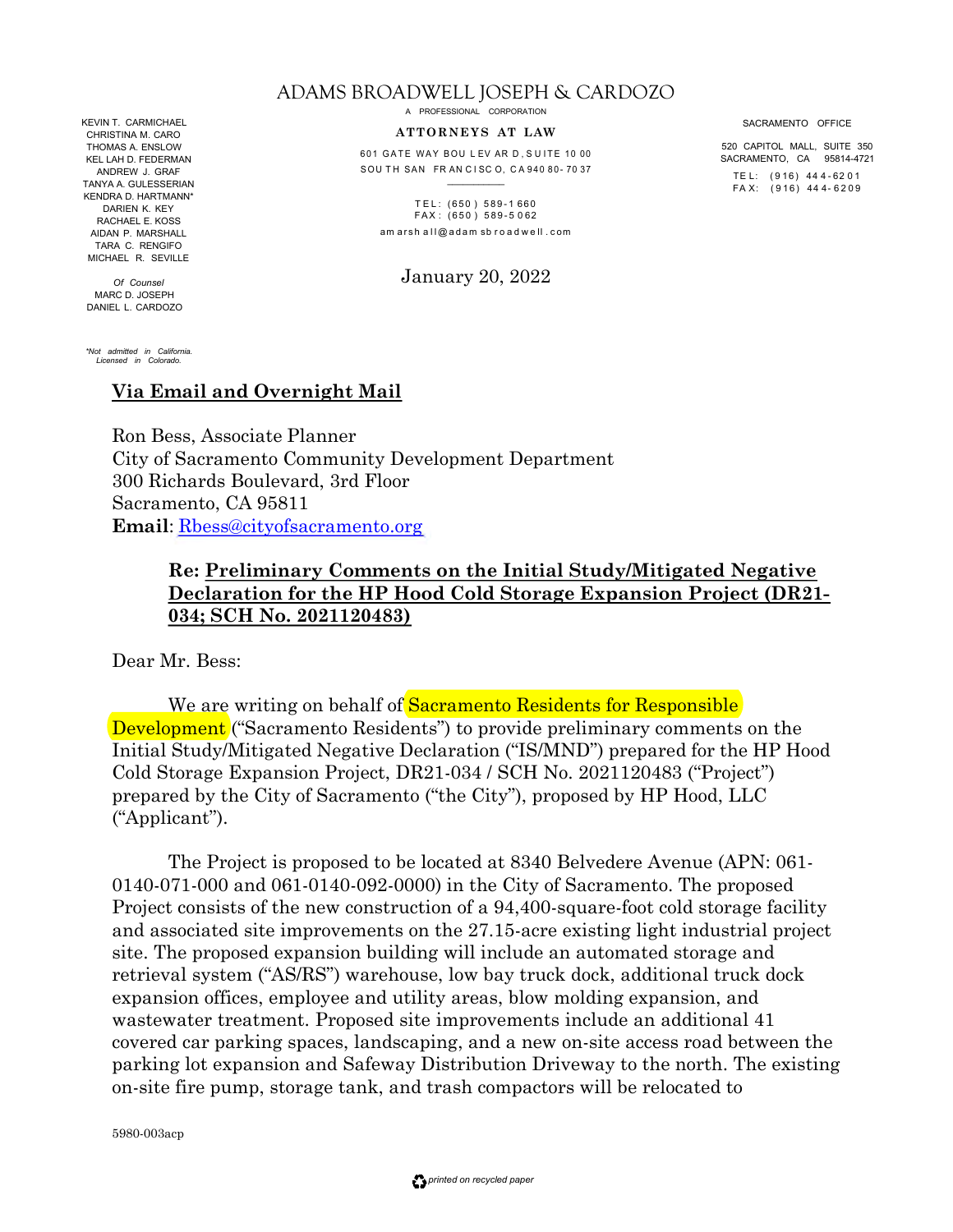alternative on-site locations to accommodate the new construction. The Project will require a deviation from current zoning building height requirements.

As explained more fully below, an EIR is required because substantial evidence supports a fair argument that the Project may result in significant impacts. As a result of its shortcomings, the IS/MND lacks substantial evidence to support its conclusions and fails to properly mitigate the Project's potentially significant impacts to public health, air quality, energy, water supply, greenhouse gases ("GHGs"), biological resources, noise, transportation, and aesthetics. Instead, substantial evidence supports a fair argument that the Project will result in significant and unmitigated impacts in these areas. The City cannot approve the Project until the errors in the IS/MND are remedied and substantial evidence supporting its conclusions is provided in an environmental impact report ("EIR"). We reserve the right to supplement these comments at later proceedings and hearings related to the Project.<sup>1</sup>

#### **I. STATEMENT OF INTEREST**

Sacramento Residents is an unincorporated association of individuals and labor organizations that may be adversely affected by the potential public and worker health and safety hazards, and the environmental and public service impacts of the Project. Sacramento Residents includes the International Brotherhood of Electrical Workers Local 340, Plumbers & Steamfitters Local 447, Sprinkler Fitters Local 669, the District Council of Ironworkers and their members and their families; and other individuals that live and/or work in the City of Sacramento and Sacramento County.

Individual members of Sacramento Residents live, work, recreate, and raise their families in the City and in the surrounding communities. Accordingly, they would be directly affected by the Project's environmental and health and safety impacts. Individual members may also work on the Project itself. They will be first in line to be exposed to any health and safety hazards that exist on site.

In addition, Sacramento Residents has an interest in enforcing environmental laws that encourage sustainable development and ensure a safe

<sup>1</sup> Gov. Code § 65009(b); PRC § 21177(a); *Bakersfield Citizens for Local Control v. Bakersfield ("Bakersfield*") (2004) 124 Cal. App. 4th 1184, 1199-1203; *see Galante Vineyards v. Monterey Water Dist*. (1997) 60 Cal. App. 4th 1109, 1121. 5980-003acp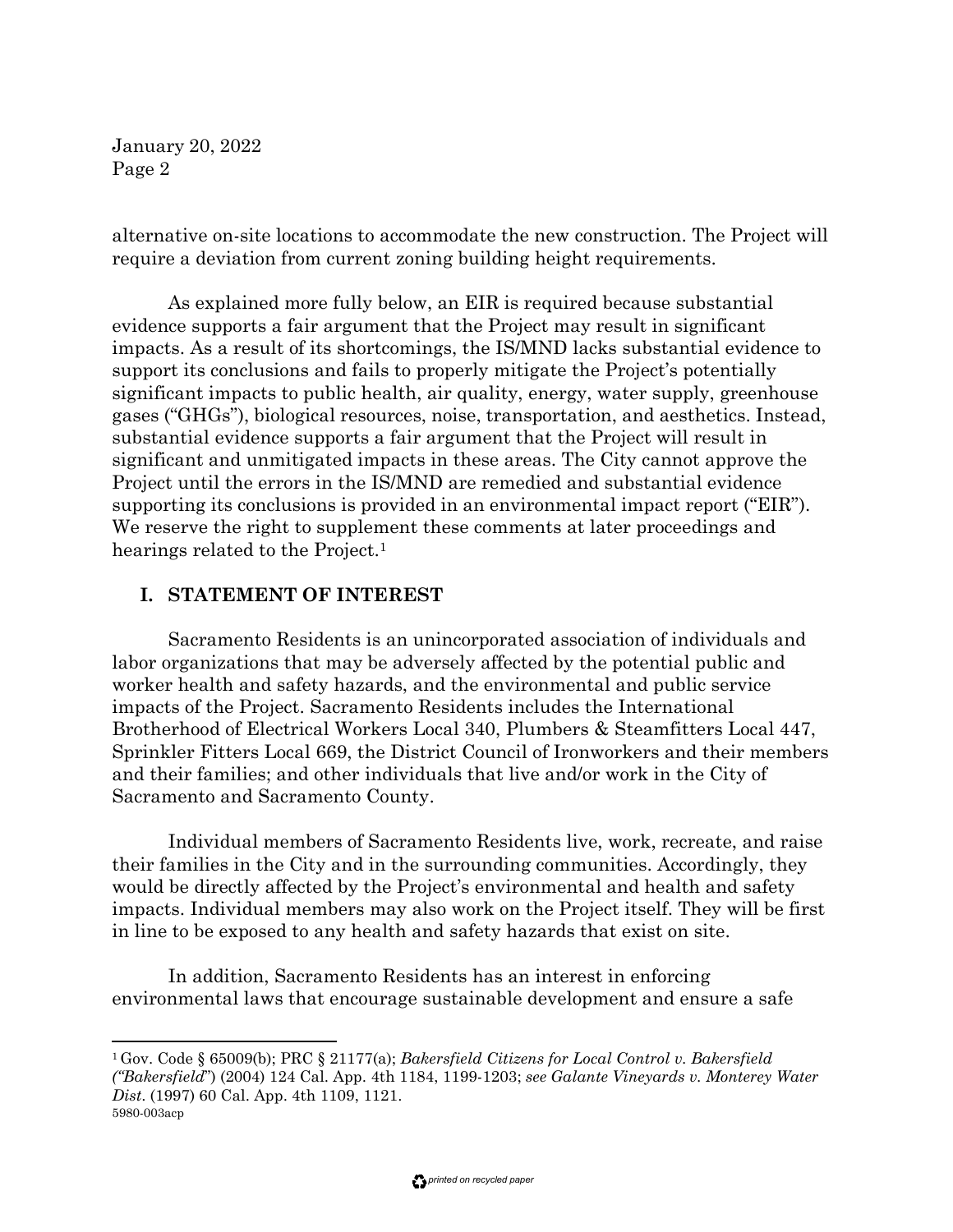working environment for its members. Environmentally detrimental projects can jeopardize future jobs by making it more difficult and more expensive for businesses and industries to expand in the region, and by making the area less desirable for new businesses and new residents. Indeed, continued environmental degradation can, and has, caused construction moratoriums and other restrictions on growth that, in turn, reduce future employment opportunities.

#### **II. THE CITY FAILED TO PROVIDE TIMELY ACCESS TO DOCUMENTS INCORPORATED BY REFERENCE IN THE IS/MND**

Sacramento Residents was not provided with access to the entire IS/MND or to the documents referenced and incorporated by reference in the IS/MND during the public comment period, as required by CEQA. As a result, Sacramento Residents was unable to complete a full review and analysis of the IS/MND and all reference documents prior to submitting these comments.

First, the City failed to make the IS/MND's appendices available for public review during the entire comment period. The IS/MND, and its Notice of Availability ("NOA"), state that the Draft Mitigated Negative Declaration is available on the City's website, and clarify that, due to the COVID 19 crises and current City public counter closures, the IS/MND *was not* available for review in printed form at City offices, as otherwise required by CEQA Section 21092 and CEQA Guidelines Section 15072.2 However, the IS/MND's appendices were not available on the City's website until January 18, 2022, just two days before the close of the public comment period. These include Appendix A - HP Hood AQ GHG Memo, Appendix B - HP Hood Phase 1 ESA Report, Appendix C - HP Geotechnical Report, Appendix D - HP Hood VMT Analysis Memo, and Appendix E - VMT Memo.3 The IS/MND's appendices contain the analysis and evidence on which the IS/MND relies to support its conclusions regarding the Project's impacts. The appendices are therefore critical chapters of the IS/MND, without which the public cannot meaningfully comment on the adequacy of the IS/MND.4 After we specifically requested access to the appendices, the City uploaded them to the website on 1/18/22, but failed to extend the public comment period.

<sup>2</sup> IS/MND, pg. 20 (stating that the Draft Mitigated Negative Declaration is available online at: http://portal.cityofsacramento.org/Community-Development/Planning/Environmental/Impact-Reports); *See* Pub. Resources Code, § 21092, subd. (b)(1); 14 Cal. Code Reg. § 15072, subd. (g)(4). 3 Available at http://www.cityofsacramento.org/Community-

Development/Planning/Environmental/Impact-Reports. 4 *Ultramar v. South Coast Air Quality Man. Dist*. (1993) <sup>17</sup> Cal.App.4th 689, 699. 5980-003acp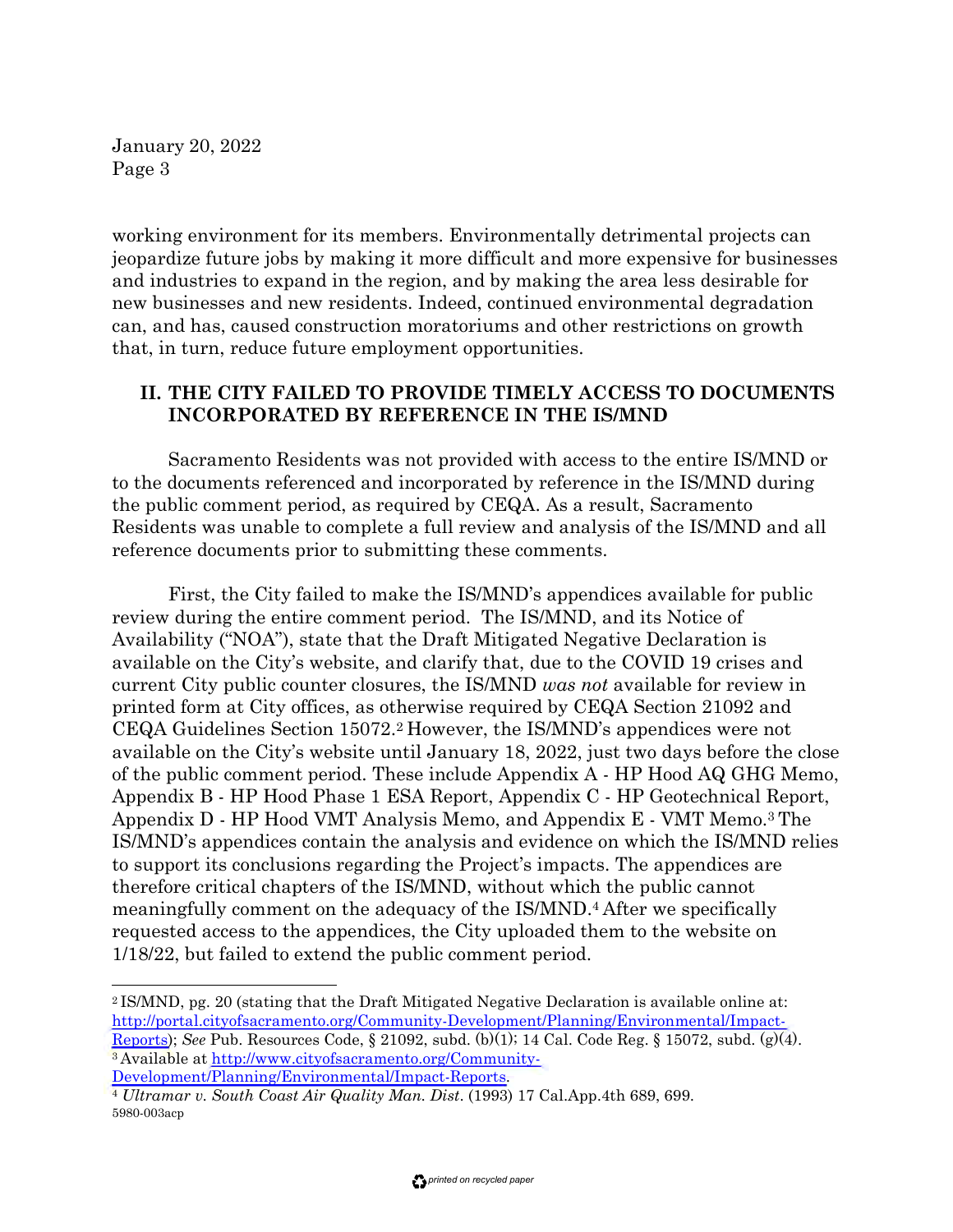Second, the City failed to provide timely access to the documents referenced and relied upon in the IS/MND. On January 14, 2022, we submitted a written request for immediate access to the documents referenced in the IS/MND.5 Although the City posted the IS/MND appendices to the City's website, the City still has not provided Sacramento Residents with access to any of the documents referenced and relied upon in the IS/MND which are not already available online. This is a violation of CEQA which improperly truncates the public review period on the IS/MND, and requires an extended comment period.

CEQA requires that "all documents referenced" – and the CEQA Guidelines require that "all documents incorporated by reference" – in a negative declaration shall be "readily accessible to the public during the lead agency's normal working hours" during the entire public comment period.<sup>6</sup> Courts have held that the failure to provide even a few pages of CEQA documents for a portion of the review period invalidates the entire process, and that such a failure must be remedied by permitting additional public comment.7 It is also well settled that a CEQA document may not rely on hidden studies or documents that are not provided to the public.8 The IS/MND's appendices and supporting reference documents contain critical portions of the IS/MND's analysis. Without access to these critical documents during the public comment period on the DEIR, Sacramento Residents and other members of the public were precluded from having the meaningful opportunity to comment on the IS/MND that is required by CEQA.

The City's failure to post the IS/MND appendices online is also inconsistent with AB 819 (Levine, 2021). Effective January 1, 2022, Assembly Bill (AB) 819 (Levine) requires electronic filing of specified environmental documents and notices to the Office of Planning and Research ("OPR"). It amended Section 21082.1 of the Public Resources Code to require that a lead agency "[s]ubmit, in an electronic form as required by the Office of Planning and Research, the draft environmental impact report, proposed negative declaration, or proposed mitigated negative declaration to

<sup>5</sup> Letter from J. Lauraine to City, re *Request for Immediate Access to Documents Referenced or Relied Upon in the MND – HP Hood Cold Storage Expansion Project* (January 4, 2022).

<sup>6</sup> Pub. Resources Code § 21092(b)(1); 14 C.C.R. § 15072(g)(4); see *Ultramar v. South Coast Air Quality Man. Dist*. (1993) 17 Cal.App.4th 689, 699.

<sup>7</sup>*Ultramar v. South Coast Air Quality Man. Dist.*, *supra* at 699.

<sup>8</sup>*Santiago County Water District v. County of Orange* (1981) 118 Cal.App.3d 818, 831 ("Whatever is required to be considered in an EIR must be in that formal report; what any official might have known from other writings or oral presentations cannot supply what is lacking in the report."). 5980-003acp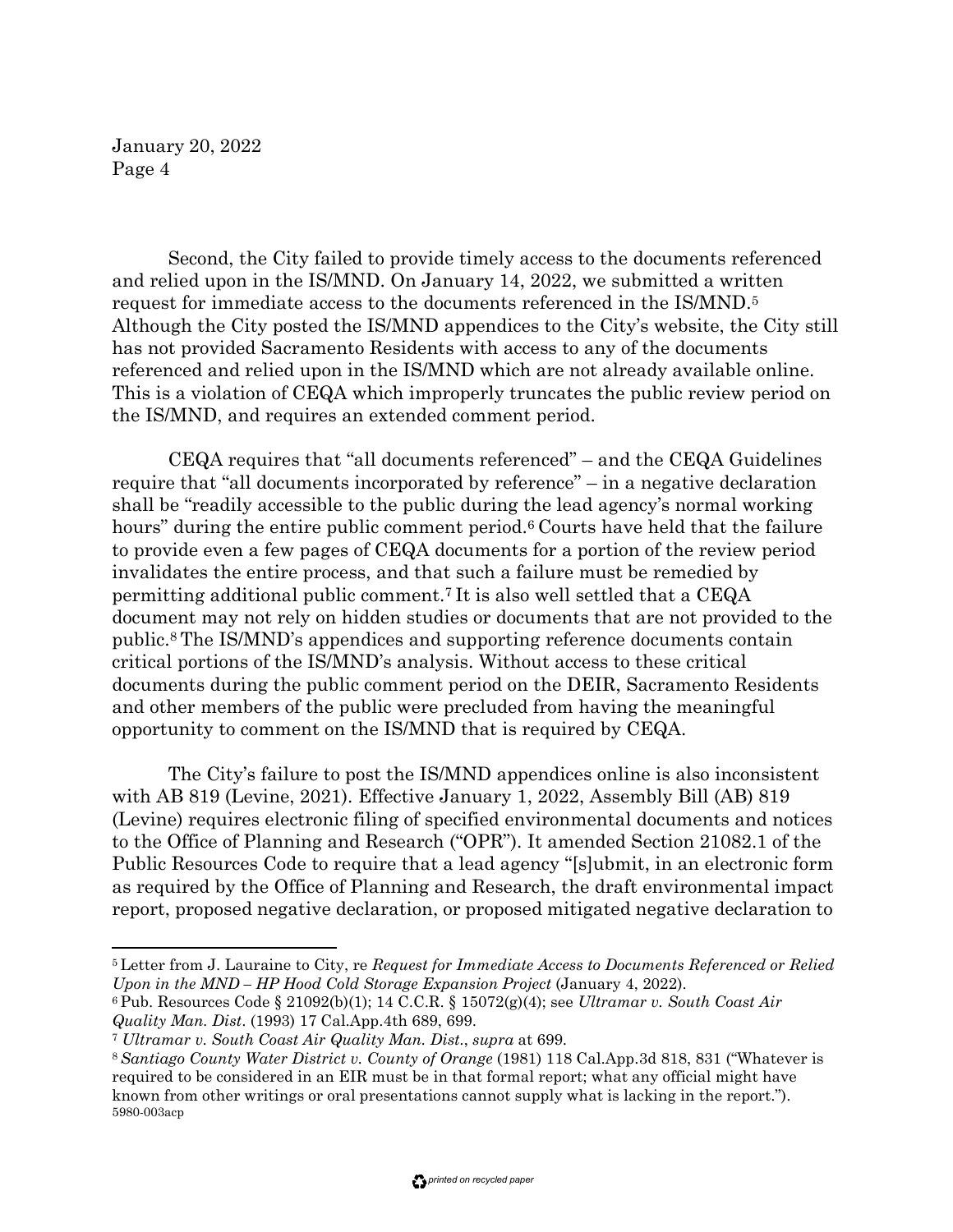the State Clearinghouse."9 Further, "[t]he lead agency shall post all environmental review documents described in subdivision (a) on its internet website, if any."10 Here, the appendices are not available on CEQAnet.<sup>11</sup> Further, all environmental review documents were not available on the City's website for the entirety of the comment period. Thus, the City's approach conflicts with AB 819.

We therefore request that the City provide Sacramento Residents with immediate access to all IS/MND reference documents that are not currently available on its website, and restart the public comment period on the IS/MND once access to the documents has been provided. We reserve our right to submit supplemental comments on the IS/MND and the Project at a future date following our review of these documents.

## **III. THE PROJECT DESCRIPTION IS INADEQUATE**

The IS/MND does not meet CEQA's requirements because it fails to include an accurate and complete Project description, rendering the entire analysis inadequate. California courts have repeatedly held that "an accurate, stable and finite project description is the *sine qua non* of an informative and legally sufficient EIR."12 CEQA requires that a project be described with enough particularity that its impacts can be assessed.13 Without a complete project description, the environmental analysis under CEQA is impermissibly limited, thus minimizing the project's impacts and undermining meaningful public review.14 Accordingly, a lead agency may not hide behind its failure to obtain a complete and accurate project description.15

CEQA Guidelines section 15378 defines "project" to mean "the whole of an action, which has a potential for resulting in either a direct physical change in the environment, or a reasonably foreseeable indirect physical change in the

<sup>9</sup> Pub. Res. Code. Section 21082.1 (c)(4).

<sup>10</sup> Pub. Res. Code. Section 21082.1 (d).

<sup>11</sup> The Project page on CEQAnet is https://ceqanet.opr.ca.gov/2021120483. 12 *Stopthemillenniumhollywood.com v. City of Los Angeles* (2019) 39 Cal.App.5th 1, 17; *Communities for a Better Environment v. City of Richmond* ("*CBE v. Richmond*") (2010) 184 Cal.App.4th 70, 85– 89; *County of Inyo v. City of Los Angeles* (3d Dist. 1977) 71 Cal.App.3d 185, 193. <sup>13</sup> 14 CCR § 15124; *see, Laurel Heights I, supra,* 47 Cal.3d 376, 192-193.

<sup>14</sup> *Id.*

<sup>15</sup> *Sundstrom v. County of Mendocino* ("*Sundstrom*") (1988) 202 Cal.App.3d 296, 311. 5980-003acp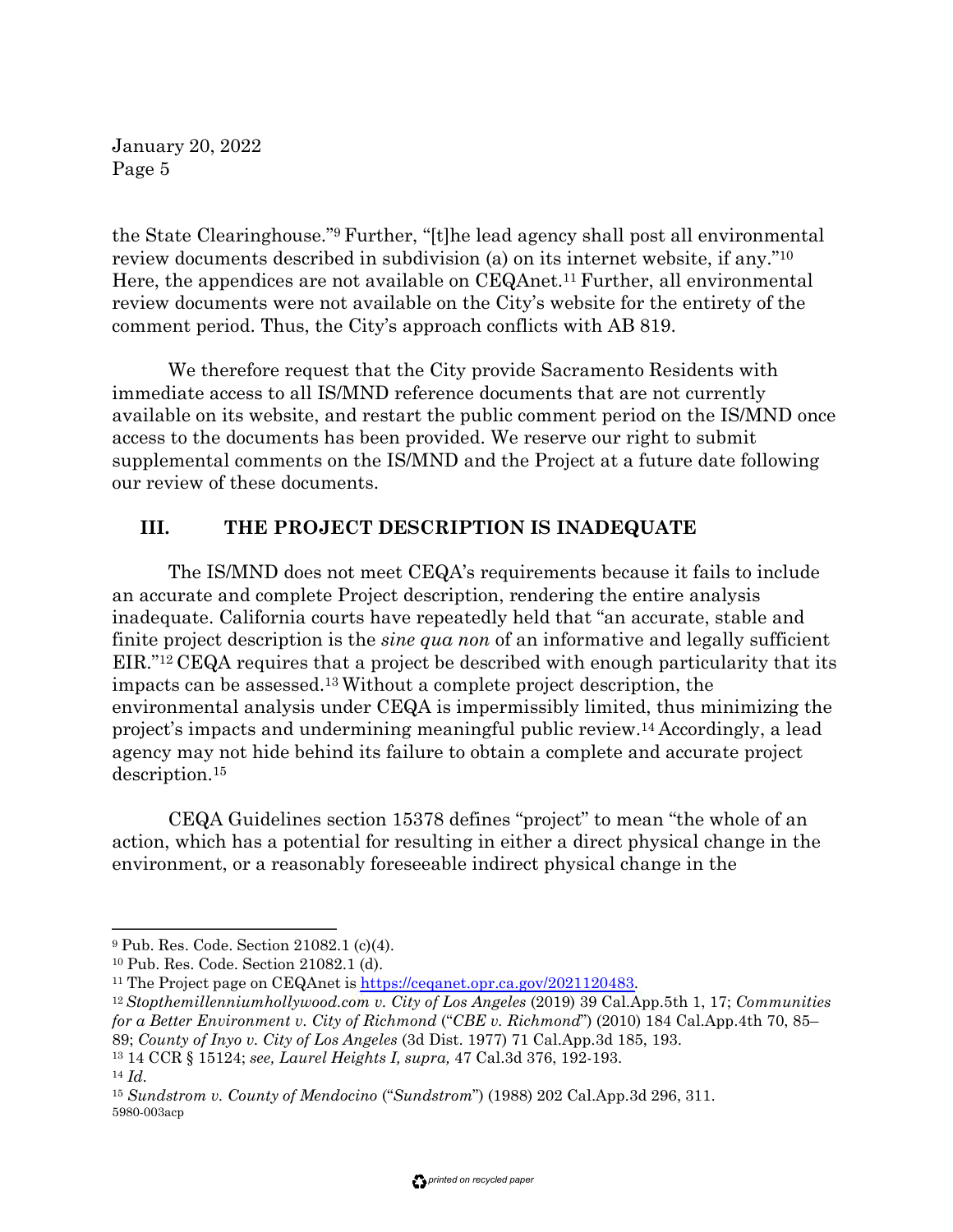environment."16 "The term "project" refers to the activity which is being approved and which may be subject to several discretionary approvals by governmental agencies. The term project does not mean each separate governmental approval."17 Courts have explained that a complete description of a project must "address not only the immediate environmental consequences of going forward with the project, but also all "*reasonably foreseeable* consequence[s] of the initial project."18 "If a[n]…EIR…does not adequately apprise all interested parties of the true scope of the project for intelligent weighing of the environmental consequences of the project, informed decision-making cannot occur under CEQA and the final EIR is inadequate as a matter of law."19

## **A. The IS/MND Fails to Provide Information About the Blow Molding Expansion**

The Project involves a "blow molding expansion," but no information is provided regarding this expansion. Blow molding (or moulding) is a manufacturing process for forming and joining together hollow plastic parts. The IS/MND fails to provide any information regarding the extent of the expansion or the environmental impacts of blow molding. Blow molding requires water to cool or heat the plastic products and in finishing operations, which may increase the Project's impacts on water consumption, wastewater, and greenhouse gases.<sup>20</sup> Blow molding can be energy intensive.21 There is no indication that blow molding activities have been contemplated in any of the IS/MND's environmental analyses. The IS/MND thus fails to disclose a critical project component and its associated environmental impacts. The IS/MND fails as an informational document.

<sup>16</sup> CEQA Guidelines § 15378.

<sup>17</sup> *Id*., § 15378(c).

<sup>18</sup>*Laurel Heights I,* 47 Cal. 3d 376, 398 (emphasis added); *see also Vineyard Area Citizens for Responsible Growth, Inc. v. City of Rancho Cordova* (2007) 40 Cal. 4th 412, 449-50.

<sup>19</sup> *Riverwatch v. Olivenhain Municipal Water Dist*. (2009) 170 Cal. App. 4th 1186, 1201.

<sup>20</sup> United States Environmental Protection Agency, Plastic Product Manufacturing, Section 4.2.4, available at https://ordspub.epa.gov/ords/guideme ext/f?p=guideme:gd:::::gd:rp 4 2 4 (last accessed 1/19/22).

<sup>21</sup> Compressed Air Best Practices, Blow Molding Equipment: Review and Process Steps to Minimize Energy Usage, https://www.airbestpractices.com/system-assessments/end-uses/blow-moldingequipment-review-and-process-steps-minimize-energy-usage (last accessed 1/19/22). 5980-003acp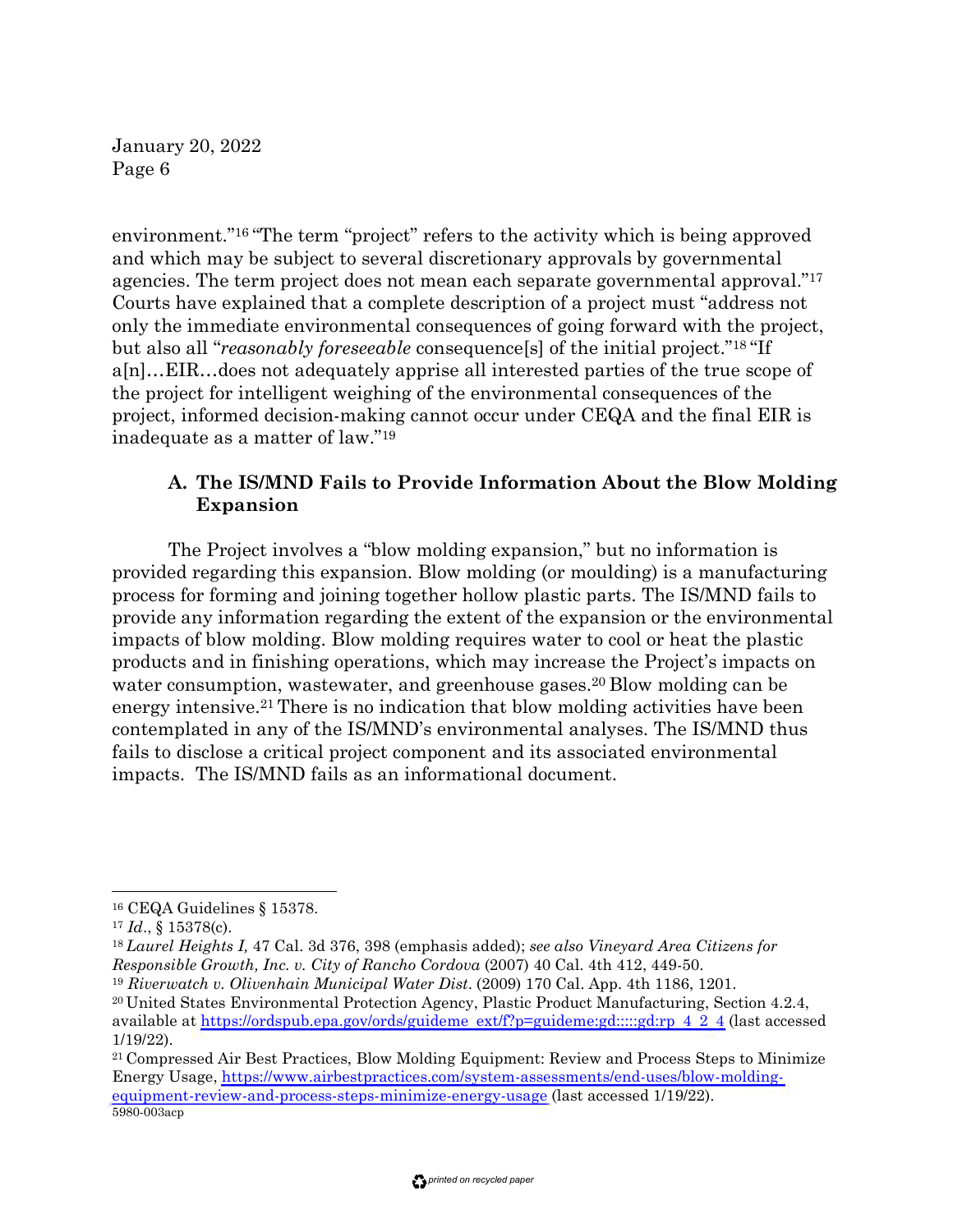#### **B. The IS/MND Fails to Explain the Project's End Uses**

The IS/MND fails to describe the end uses of the Project. The IS/MND discloses that the Project will include an automated storage and retrieval system ("ASRS") warehouse, low bay truck dock, additional truck expansion offices, employee and utility areas, blow molding expansion, and wastewater treatment. But no information is provided regarding what these features will be used for. It is undisclosed what will be stored in the cold storage, what will the blow molding expansion be used for, what sources of wastewater will be treated by the wastewater treatment feature, etc.

Similarly, the IS/MND fails to explain the relationship between the Project and the existing facility. For example, the IS/MND does not explain whether the cold storage warehouse will be the first of its kind on the facility, or whether the Project's cold storage will be an expansion of existing cold storage capacity. To understand, disclose, and effectively mitigate the impacts of the instant Project, the IS/MND must provide basic information regarding the existing facility's operations. The IS/MND fails as an informational document.

## **C. The IS/MND Fails to Substantiate the Claim that the Project Will Not Require Use of Backup Generators**

The IS/MND states that the Project would not use generators, but fails to explain how the Project would handle power outages. This claim requires substantiation, as cold storage warehouses commonly utilize backup generators, due to their need for a constant energy supply to power refrigeration.22 The IS/MND does not explicitly state what goods will be stored in the Project's cold storage

<sup>22</sup> California Air Resources Board, Comments re: Notice of Preparation (NOP) for the United States Cold Storage Hesperia Project (Project) Draft Environmental Impact Report (DEIR), State Clearinghouse No. 2020069036 (July 24, 2020), available at

https://ww2.arb.ca.gov/sites/default/files/classic//toxics/ttdceqalist/uscoldstorage.pdf (stating that the HRA prepared for the Project should account for all potential health risks from Project-related diesel PM emission sources such as backup generators, TRUs, and heavy-duty truck traffic); Kusing Power Generator, http://ksdieselgenerator.com/2019/backup-generator-for-cold-storage-room.html, last visited 6/21/2021 ("Backup power supply is necessary for cold storage room to remain functional to avoid deterioration of high value-added goods such as vegetables and food stored in the room after long period of power failure"); East Coast Power Systems, Electrical Power Systems for Warehouses, https://www.ecpowersystems.com/resources/electrical-power-systems/electrical-power-systems-forwarehouses/ (explaining that some warehouses that deal with refrigeration have to have multiple power backup generators by law). 5980-003acp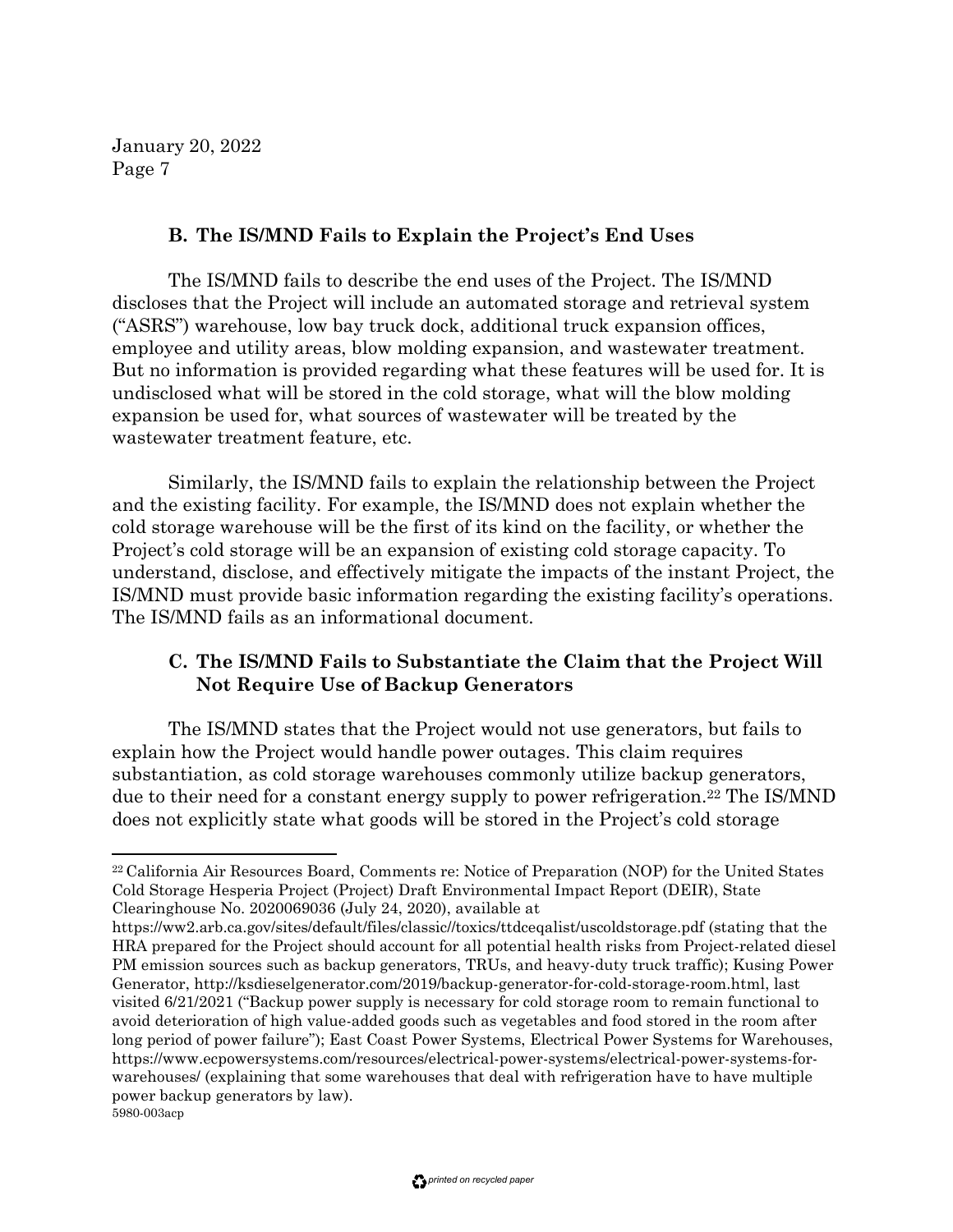facilities. It is reasonable to infer that any product requiring cold storage is unlikely to be properly maintained without access to cold storage, a condition that would occur during power outages in which electricity would not be available to support the Project' refrigeration equipment. It is reasonably foreseeable that the goods stored at the Project site may be dairy products, since the Project is an expansion of an existing industrial dairy facility which currently operates on the site . Dairy products can quickly perish without refrigeration, so it is likely that backup generators will be required. The IS/MND does not identify an alternate source of emergency power, and thus lacks support for the assertion that backup generation would not be used at the Project site. Moreover, the IS/MND does not prohibit use of backup generators as a condition of approval or mitigation measure. Thus, the Applicant is not prevented from using backup generators in the future. Therefore, the IS/MND must include backup generators in the project description, and analyze the impacts of those generators, or provide substantial evidence explaining how Project operation will be maintained during power outages without the use of generators, and analyze the impacts of this alternative power source.

A failure to identify backup generators impacts the adequacy of the IS/MND's environmental analyses. Backup generators commonly rely on fuels such as natural gas or diesel,23 and thus can significantly impact air quality, GHG emissions, and public health through toxic diesel particulate ("DPM") emissions.24 Backup generators increase operational emissions during testing periods and unscheduled

<sup>23</sup> SCAQMD, Fact Sheet on Emergency Backup Generators,

http://www.aqmd.gov/home/permits/emergency-generators ("Most of the existing emergency backup generators use diesel as fuel").

<sup>24</sup> California Air Resources Board, Emission Impact: Additional Generator Usage Associated with Power Outage (January 30, 2020), available at

https://ww2.arb.ca.gov/resources/documents/emissions-impact-generator-usage-during-psps (showing that generators commonly rely on gasoline or diesel, and that use of generators during power outages results in excess emissions); California Air Resources Board, Use of Back-up Engines for Electricity Generation During Public Safety Power Shutoff Events (October 25, 2019), available at https://ww2.arb.ca.gov/resources/documents/use-back-engines-electricity-generation-during-publicsafety-power-shutoff ("When electric utilities de-energize their electric lines, the demand for back-up power increases. This demand for reliable back-up power has health impacts of its own. Of particular concern are health effects related to emissions from diesel back-up engines. Diesel particulate matter (DPM) has been identified as a toxic air contaminant, composed of carbon particles and numerous organic compounds, including over forty known cancer-causing organic substances. The majority of DPM is small enough to be inhaled deep into the lungs and make them more susceptible to injury. Much of the back-up power produced during PSPS events is expected to come from engines regulated by CARB and California's 35 air pollution control and air quality management districts (air districts)"). 5980-003acp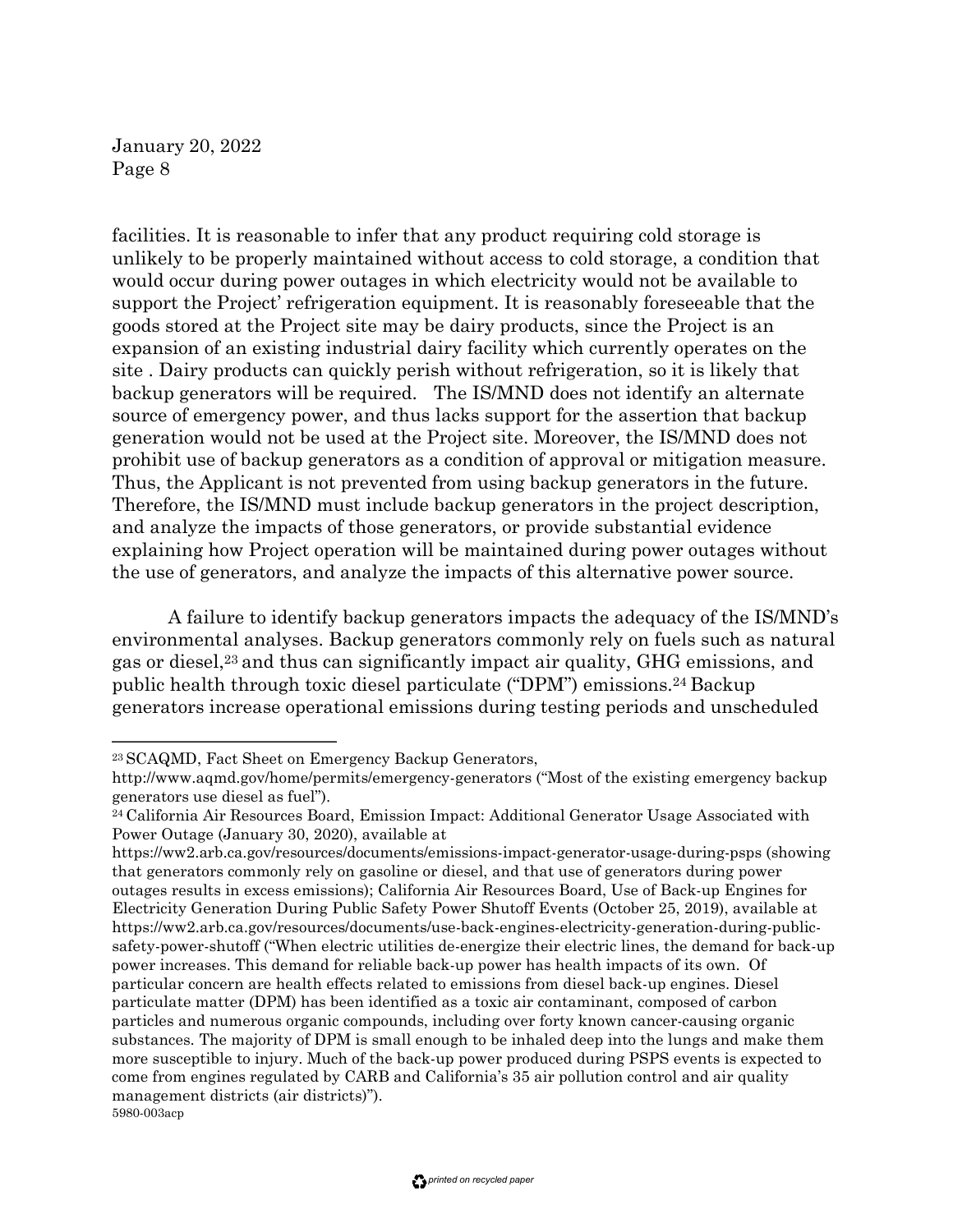events. Unscheduled events include, but are not limited to, Public Safety Power Shutoff (PSPS) events and extreme heat events. Extreme heat events are defined as periods where in the temperatures throughout California exceed 100 degrees Fahrenheit.25 From January, 2019 through December, 2019, Southern California Edison reported 158 of their circuits underwent a PSP event.26 In 2021, the Governor Of California declared that during extreme heat events the use of stationary generators shall be deemed an emergency use under California Code of Regulations (CCR), title 17, section 93115.4 sub. (a) (30) (A)(2). The number of Extreme Heat Events is likely to increase in California with the continuing change in climate the State is currently undergoing.

Power produced during PSPS or extreme heat events is expected to come from engines regulated by CARB and California's 35 air pollution control and air quality management districts (air districts). <sup>27</sup>

According to the California Public Utilities Commission ("CPUC") deenergization report<sup>28</sup> in October 2019, there were almost 806 PSPS events that impacted almost 973,000 customers (~7.5% of households in California) of which  $\sim$ 854,000 of them were residential customers, and the rest were commercial/industrial/medical baseline/other customers. CARB's data also indicated that on average each of these customers had about 43 hours of power outage in October 2019. 29 Using the actual emission factors for each diesel backup generator engines in the air district's stationary backup generator database, CARB staff calculated that the 1,810 additional stationary running during a PSPS in October 2019 generated 126 tons of NOx, 8.3 tons or particulate matter, and 8.3 tons of DPM.

For every PSPS or Extreme Heat Event ("EHE") triggered during the operational phase of the project, significant concentrations of DPM will be released

<sup>25</sup> Governor of California. 2021. Proclamation of a state of emergency. June 17, 2021. <sup>26</sup> SCAQMD. 2020. Proposed Amendment To Rules (PARS) 1110.2, 1470, and 1472. Dated December 10, 2020. http://www.aqmd.gov/docs/default-source/rule-book/Proposed-

Rules/1110.2/1110-2\_1470\_1472/par1110-2\_1470\_wgm\_121020.pdf?sfvrsn=6.

<sup>27</sup> CARB. 2019. Use of Back-up Engines For Electricity Generation During Public Safety Power Shutoff Events. October 25, 2019.

<sup>28</sup> https://www.cpuc.ca.gov/deenergization/ as cited in CARB, 2020. Potential Emission Impact of Public Safety Power Shutoff (PSPS), Emission Impact: Additional Generator Usage associated With Power Outage.

<sup>29</sup> CARB, 2020. Potential Emission Impact of Public Safety Power Shutoff (PSPS), Emission Impact: Additional Generator Usage associated With Power Outage. 5980-003acp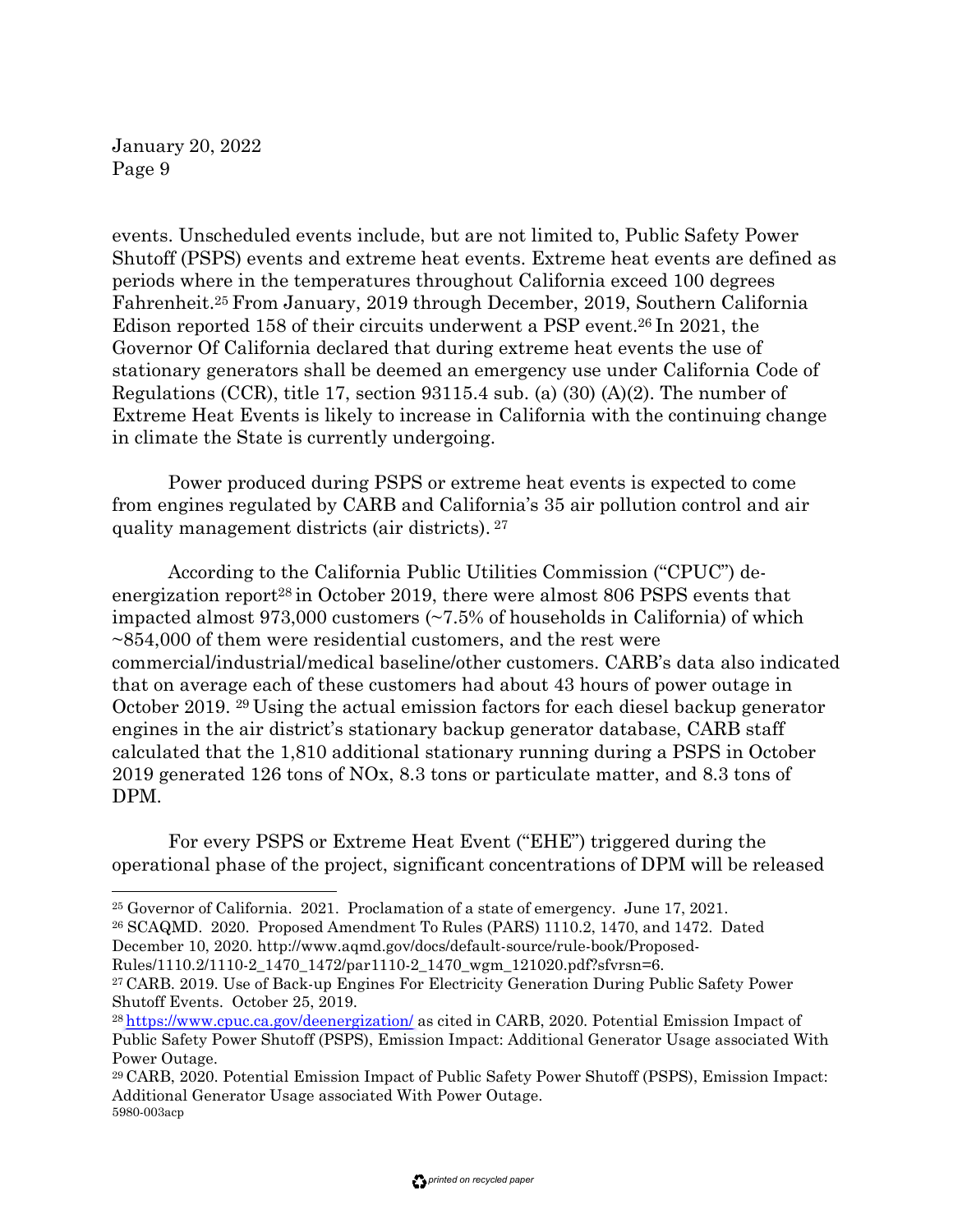that are not accounted for in the City's analysis. In 2021, two EHEs have been declared so far. For the June 17, 2021 EHE, the period for which stationary generator owners were allowed to use their BUGs lasted 48 hours. For the July 9, 2021 EHE, the period for which stationary generator owners were allowed to use their backup generators lasted 72 hours. These two events would have tripled the calculated DPM emissions from the Project for the year if the project had been completed.

Overall, due to the significance environmental impacts associated with backup generators, the IS/MND must be revised to disclose any backup generators that may foreseeably be required for the Project.

#### **D. The IS/MND's Description of the Project's Transportation Requirements is Inconsistent.**

The IS/MND transportation analysis claims "[t]he proposed project does not propose creating any more traffic through either employee trips, or truck trips as a part of the current operations… The amount of employees is expected to remain the same as current operations."30 The IS/MND apparently contradicts this claim in its air quality analysis, which states: "[o]nce the project is constructed, the project would include diesel truck traffic associated with loading and unloading of products at the warehouse." And the IS/MND's Air Quality and Greenhouse Gas Analysis states: "Using the default trip rates, the proposed project would generate approximately 179 average daily trips, a mix of employee and truck trips." It is thus unclear whether the Project will involve an increase in truck trips.

Clarity on this topic is necessary to evaluate the Project's air quality, greenhouse gas, and transportation impacts. Regarding transportation impacts, the IS/MND reasons that because the Project would not involve any increase in vehicle trips, there would be a less than significant transportation impact. The City will have to revisit this conclusion if the Project will in fact generate vehicle trips as identified in the air quality analysis. As a result of these inconsistencies, the IS/MND thus fails as an informational document: an accurate, stable and finite

<sup>30</sup> IS/MND, pg. 58. 5980-003acp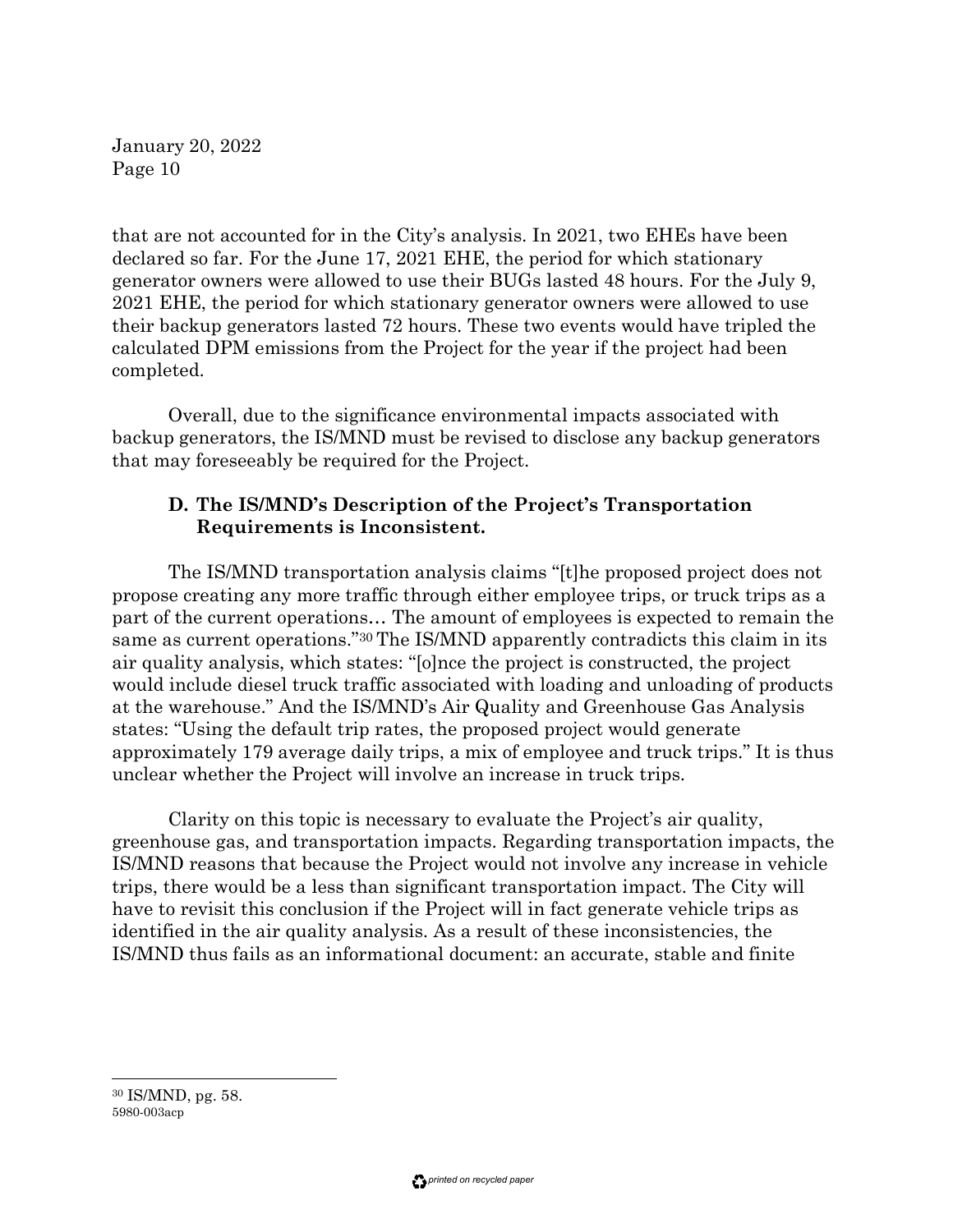project description is the *sine qua non* of an informative and legally sufficient EIR."31

## **IV.THERE IS A FAIR ARGUMENT THAT THE PROJECT MAY CAUSE SIGNIFICANT IMPACTS THAT REQUIRE THE CITY TO PREPARE AN EIR**

CEQA requires that lead agencies analyze any project with potentially significant environmental impacts in an EIR.32 "Its purpose is to inform the public and its responsible officials of the environmental consequences of their decisions before they are made. Thus, the EIR protects not only the environment, but also informed self-government."33 The EIR has been described as "an environmental 'alarm bell' whose purpose it is to alert the public and its responsible officials to environmental changes before they have reached ecological points of no return."34

CEQA's purpose and goals must be met through the preparation of an EIR, except in certain limited circumstances.35 CEQA contains a strong presumption in favor of requiring a lead agency to prepare an EIR. This presumption is reflected in the "fair argument" standard. Under that standard, a lead agency "shall" prepare an EIR whenever substantial evidence in the whole record before the agency supports a fair argument that a project may have a significant effect on the environment.36

In contrast, a mitigated negative declaration may be prepared only when, after preparing an initial study, a lead agency determines that a project may have a significant effect on the environment, but:

<sup>31</sup>*Stopthemillenniumhollywood.com v. City of Los Angeles* (2019) 39 Cal.App.5th 1, 17; *Communities for a Better Environment v. City of Richmond* ("*CBE v. Richmond*") (2010) 184 Cal.App.4th 70, 85– 89; *County of Inyo v. City of Los Angeles* (3d Dist. 1977) 71 Cal.App.3d 185, 193.

<sup>32</sup> *See* Pub. Resources Code, § 21000; CEQA Guidelines, § 15002.

<sup>33</sup>*Citizens of Goleta Valley v. Bd. of Supervisors* ("*Goletta Valley*") (1990) 52 Cal.3d 553, 564, internal citations omitted.

<sup>34</sup> *County of Inyo v. Yorty* (1973) 32 Cal.App.3d 795, 810.

<sup>35</sup> *See* Pub. Resources Code, § 21100

<sup>36</sup> Pub. Resources Code, §§ 21080, subd. (d), 21082.2, subd. (d); CEQA Guidelines, §§ 15002, subd. (k)(3), 15064, subds. (f)(1), (h)(1); *Laurel Heights Improvement Assn. v. Regents of the Univ. of Cal.* ("*Laurel Heights II*") (1993) 6 Cal.4th 1112, 1123; *No Oil, Inc. v. City of Los Angeles* (1974) 13 Cal.3d 68, 75, 82; *Stanislaus Audubon Society, Inc. v. County of Stanislaus* (1995) 33 Cal.App.4th 144, 150- 151; *Quail Botanical Gardens Found., Inc. v. City of Encinitas* ("*Quail Botanical*") (1994) 29 Cal.App.4th 1597, 1601- 1602. 5980-003acp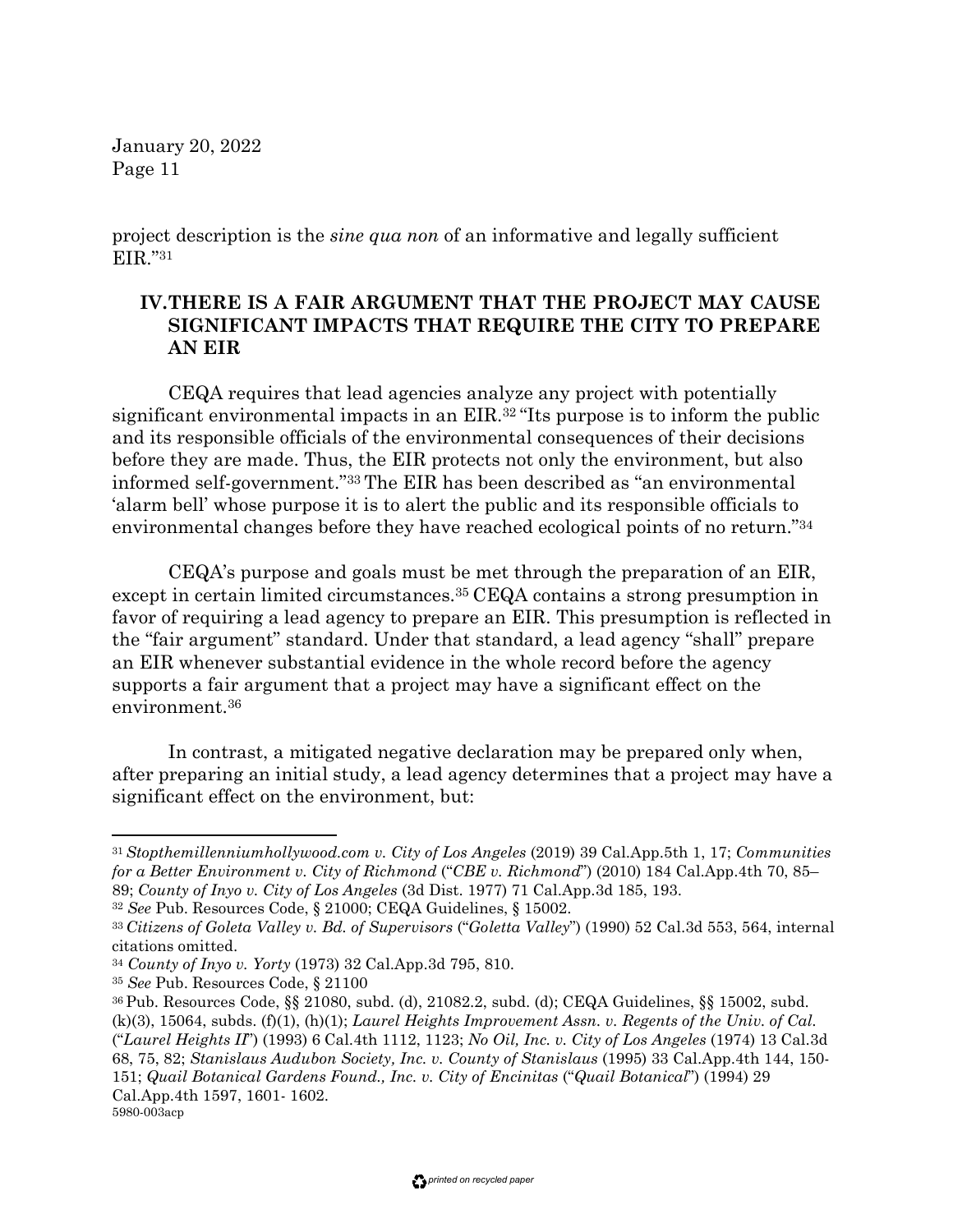> (1) revisions in the project plans or proposals made by, or agreed to by, the applicant before the proposed negative declaration and initial study are released for public review *would avoid the effects or mitigate the effects to a point where clearly no significant effect on the environment would occur*, and (2) there is *no substantial evidence* in light of the whole record before the public agency that the project, as revised, *may* have a significant effect on the environment.37

Courts have held that if "no EIR has been prepared for a nonexempt project, but substantial evidence in the record supports a fair argument that the project may result in significant adverse impacts, the proper remedy is to order preparation of an EIR."38 The fair argument standard creates a "low threshold" favoring environmental review through an EIR, rather than through issuance of a negative declaration.39 An agency's decision not to require an EIR can be upheld only when there is no credible evidence to the contrary.40

"Substantial evidence" required to support a fair argument is defined as "enough relevant information and reasonable inferences from this information that a fair argument can be made to support a conclusion, even though other conclusions might also be reached."41 According to the CEQA Guidelines, when determining whether an EIR is required, the lead agency is required to apply the principles set forth in Section 15064, subdivision (f):

[I]n marginal cases where it is not clear whether there is substantial evidence that a project may have a significant effect on the environment, the lead agency shall be guided by the following principle: If there is disagreement among expert opinion supported by facts over the significance of an effect on the environment, the Lead Agency shall treat the effect as significant and shall prepare an EIR. 13 Pub. Resources Code, § 21064.5 (emphasis added).

<sup>37</sup> Pub. Resources Code, § 21064.5 (emphasis added).

<sup>38</sup> *See, e.g., Communities for a Better Environment v. South Coast Air Quality Management Dist.* (2010) 48 Cal.4th 310, 319-320.

<sup>39</sup> *Citizens Action to Serve All Students v. Thornley* (1990) 222 Cal.App.3d 748, 754

<sup>40</sup>*Sierra Club v. County of Sonoma* (1992) 6 Cal.App.4th, 1307, 1318; *see also Friends of B Street v. City of Hayward* (1980) 106 Cal.App.3d 988, 1002 ("*Friends of B Street*") ("If there was substantial evidence that the proposed project might have a significant environmental impact, evidence to the contrary is not sufficient to support a decision to dispense with preparation of an EIR and adopt a negative declaration, because it could be 'fairly argued' that the project might have a significant environmental impact").

<sup>41</sup> CEQA Guidelines, § 15384, subd. (a). 5980-003acp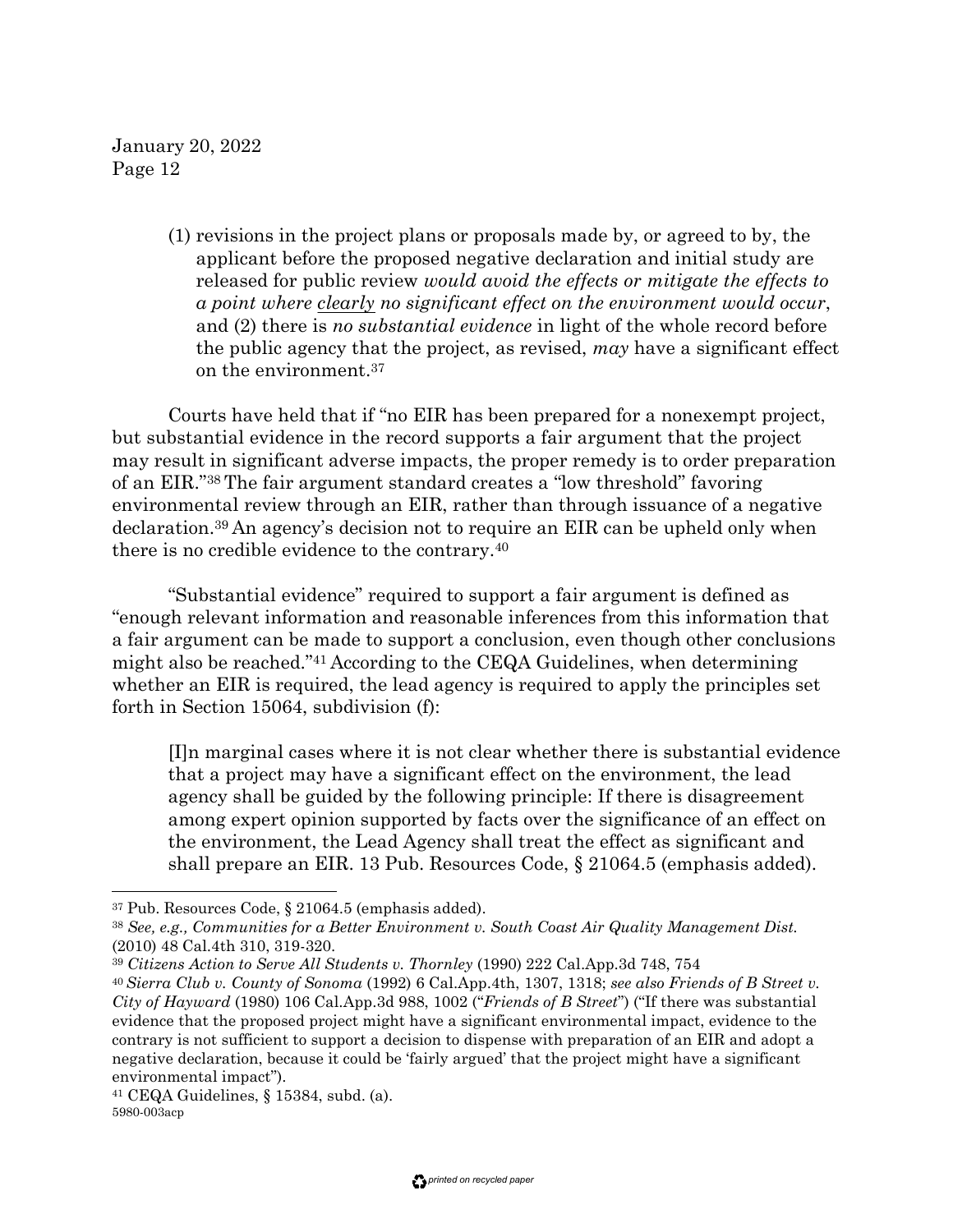Furthermore, CEQA documents, including EIRs and MNDs, must mitigate significant impacts through measures that are "fully enforceable through permit conditions, agreements, or other legally binding instruments."42 Deferring formulation of mitigation measures to post-approval studies is generally impermissible.43 Mitigation measures adopted after Project approval deny the public the opportunity to comment on the Project as modified to mitigate impacts.44 If identification of specific mitigation measures is impractical until a later stage in the Project, specific performance criteria must be articulated and further approvals must be made contingent upon meeting these performance criteria.45 Courts have held that simply requiring a project applicant to obtain a future report and then comply with the report's recommendations is insufficient to meet the standard for properly deferred mitigation.46

With respect to this Project, the MND fails to satisfy the basic purposes of CEQA. The MND fails to adequately disclose, investigate, and analyze the Project's potentially significant impacts, and fails to provide substantial evidence to conclude that impacts will be mitigated to a less than significant level. Because the MND lacks basic information regarding the Project's potentially significant impacts, the MND's conclusion that the Project will have a less than significant impact on the environment is unsupported.47 The City failed to gather the relevant data to support its finding of no significant impacts. Moreover, substantial evidence shows that the Project may result in potentially significant impacts. Therefore, a fair argument can be made that the Project may cause significant impacts requiring the preparation of an EIR.

#### **A. The City Failed to Disclose and Analyze Potentially Significant Health Risks**

A lead agency's significance determination must be supported by accurate scientific and factual data.48 An agency cannot conclude that an impact is less than

 $42$  CEQA Guidelines, § 15126.4, subd. (a)(2).

<sup>43</sup> *Sundstrom v. County of Mendocino* (1988) 202 Cal.App.3d 296, 308-309; Pub. Resources Code, § 21061.

<sup>44</sup> *Gentry v. City of Murrieta* (1995) 36 Cal.App.4th 1359, 1393; *Quail Botanical*, *supra*, 29 Cal.App.4th at pg. 1604, fn. 5.

<sup>45</sup> *Id.*

<sup>46</sup> *Id.*

<sup>47</sup> Pub. Resources Code, § 21064.5.

<sup>48</sup> 14 C.C.R. § 15064(b).

<sup>5980-003</sup>acp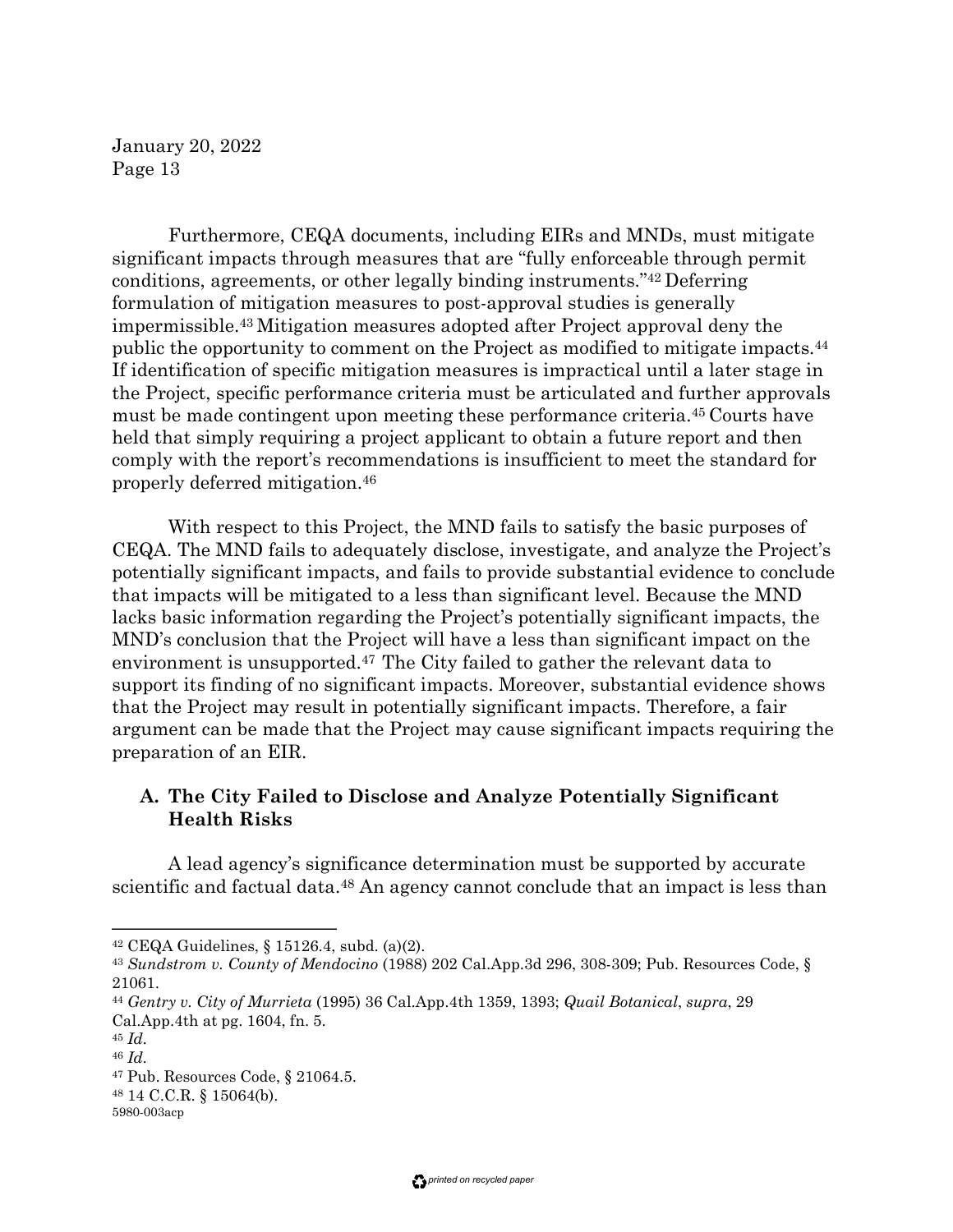significant unless it produces rigorous analysis and concrete substantial evidence justifying the finding.49

These standards apply to an EIR's analysis of public health impacts of a Project. In *Sierra Club v. County of Fresno*, the California Supreme Court affirmed CEQA's mandate to protect public health and safety by holding that an EIR fails as an informational document when it fails to disclose the public health impacts from air pollutants that would be generated by a development project.50 In *Sierra Club*, the Supreme Court held that the EIR for the Friant Ranch Project—a 942-acre master-planned, mixed-use development with 2,500 senior residential units, 250,000 square feet of commercial space, and open space on former agricultural land in north central Fresno County—was deficient as a matter of law in its informational discussion of air quality impacts as they connect to adverse human health effects.<sup>51</sup> As the Court explained, "a sufficient discussion of significant impacts requires not merely a determination of whether an impact is significant, but some effort to explain the nature and magnitude of the impact."52 The Court concluded that the County's EIR was inadequate for failing to disclose the nature and extent of public health impacts caused by the project's air pollution. As the Court explained, the EIR failed to comply with CEQA because after reading the EIR, "the public would have no idea of the health consequences that result when more pollutants are added to a nonattainment basin."53 CEQA mandates discussion, supported by substantial evidence, of the nature and magnitude of impacts of air pollution on public health.54

Furthermore, in *Berkeley Keep Jets Over the Bay Com. v. Bd. of Port Comrs.* ("*Berkeley Jets*"), the Court of Appeal held that a CEQA document must analyze the

<sup>49</sup> *Kings County Farm Bureau*, 221 Cal.App.3d at 732.

<sup>50</sup> *Sierra Club,* 6 Cal.5th at 518–522.

<sup>51</sup> *Id.* at 507–508, 518–522.

<sup>52</sup>*Id.* at 519, citing *Cleveland National Forest Foundation v. San Diego Assn. of Governments* (2017) 3 Cal.5th 497, 514–515.

<sup>53</sup>*Id.* at 518. CEQA's statutory scheme and legislative intent also include an express mandate that agencies analyze human health impacts and determine whether the "*environmental effects of a project will cause substantial adverse effects on human beings, either directly or*

*indirectly.*" (Public Resources Code § 21083(b)(3) (emphasis added).) Moreover, CEQA directs agencies to "take immediate steps to identify any critical thresholds for the *health and safety of the people* of the state and take all coordinated actions necessary to prevent such thresholds being reached." (Public Resources Code § 21000(d) (emphasis added).)

<sup>54</sup> *Sierra Club*, 6 Cal.5th at 518–522. 5980-003acp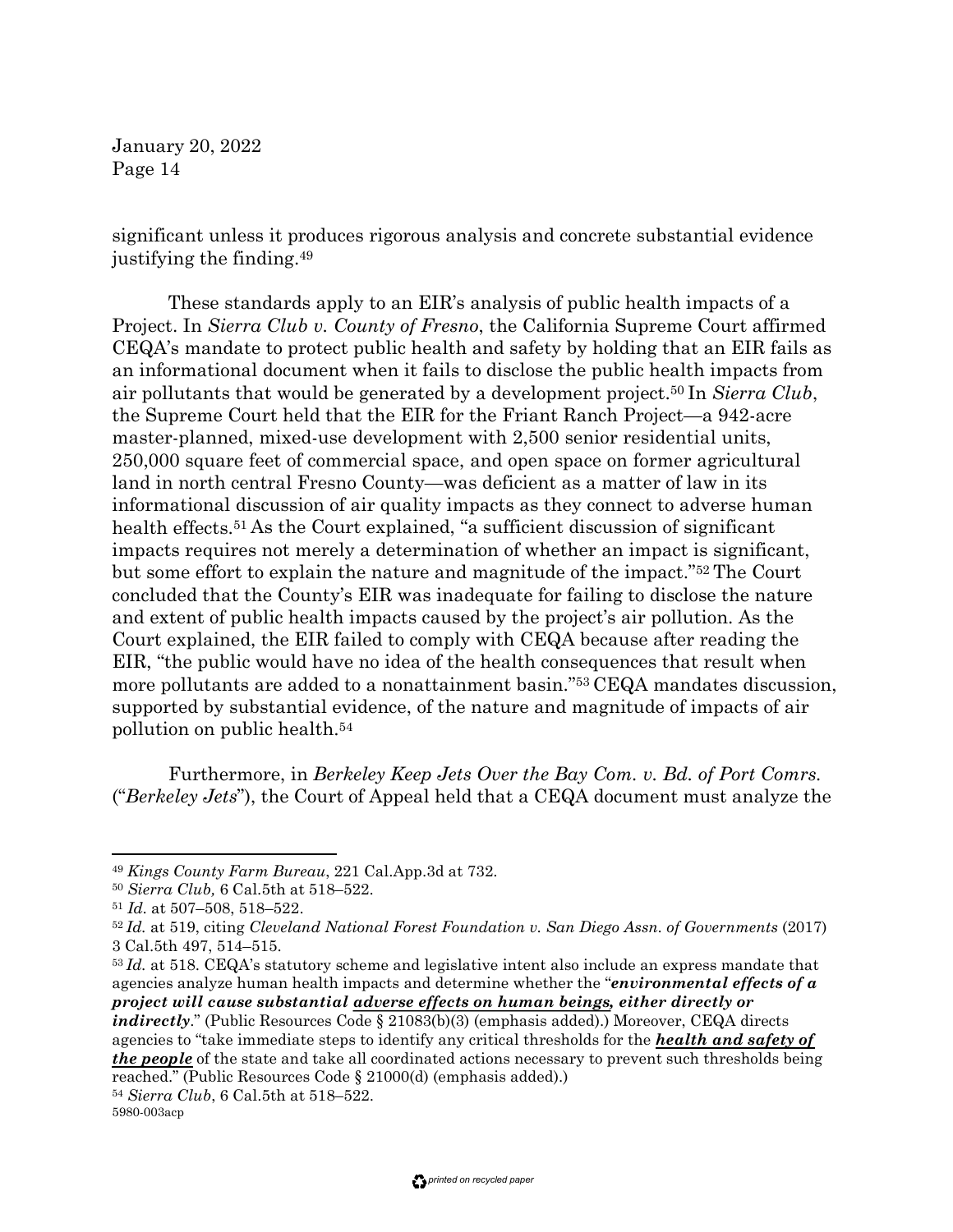impacts from human exposure to toxic substances.55 In that case, the Port of Oakland approved a development plan for the Oakland International Airport.56 The EIR admitted that the Project would result in an increase in the release of TACs and adopted mitigation measures to reduce TAC emissions, but failed to quantify the severity of the Project's impacts on human health.57 The Court held that mitigation alone was insufficient, and that the Port had a duty to analyze the health risks associated with exposure to TACs.<sup>58</sup> As the CEQA Guidelines explain, "[t]he EIR serves not only to protect the environment but also to demonstrate to the public that it is being protected."59

The failure to provide information required by CEQA makes meaningful assessment of potentially significant impacts impossible and is presumed to be prejudicial.60 Challenges to an agency's failure to proceed in the manner required by CEQA, such as the failure to address a subject required to be covered in an EIR or to disclose information about a project's environmental effects or alternatives, are subject to a less deferential standard than challenges to an agency's factual conclusions.61

Here, the IS/MND acknowledges that diesel particulate matter ("DPM") is a toxic air contaminant that can cause health impacts at certain concentrations.62 The IS/MND further acknowledges that construction activities associated with the Project would generate DPM through use of diesel-fueled vehicles and equipment.<sup>63</sup> And once the project is constructed, the project would include diesel truck traffic associated with loading and unloading of products at the warehouse.64 The IS/MND reasons that health impacts from DPM would be less than significant due to the distance of sensitive receptors from the Project, and CARB's In-Use Off-Road Diesel Vehicles regulation, which limits idling to 5 minutes or less. However, the IS/MND fails to quantify the emissions reductions and resulting health risk that the City assumes would result from idling reductions.

- <sup>58</sup> *Id.*
- <sup>59</sup> 14 C.C.R. § 15003(b).

<sup>55</sup> 91 Cal.App.4th at 1369–1371.

<sup>56</sup> *Id.* at 1349–1350.

<sup>57</sup> *Id*. at 1364–1371.

<sup>60</sup> *Sierra Club v. State Bd. Of Forestry* (1994) 7 Cal.4th 1215, 1236–1237.

<sup>61</sup>*Vineyard Area Citizens for Responsible Growth, Inc. v. City of Rancho Cordova* (2007) 40 Cal.4th 412, 435.

<sup>62</sup> IS/MND, pg. 16.

<sup>63</sup> IS/MND, pg. 22.

<sup>64</sup> *Id.*

<sup>5980-003</sup>acp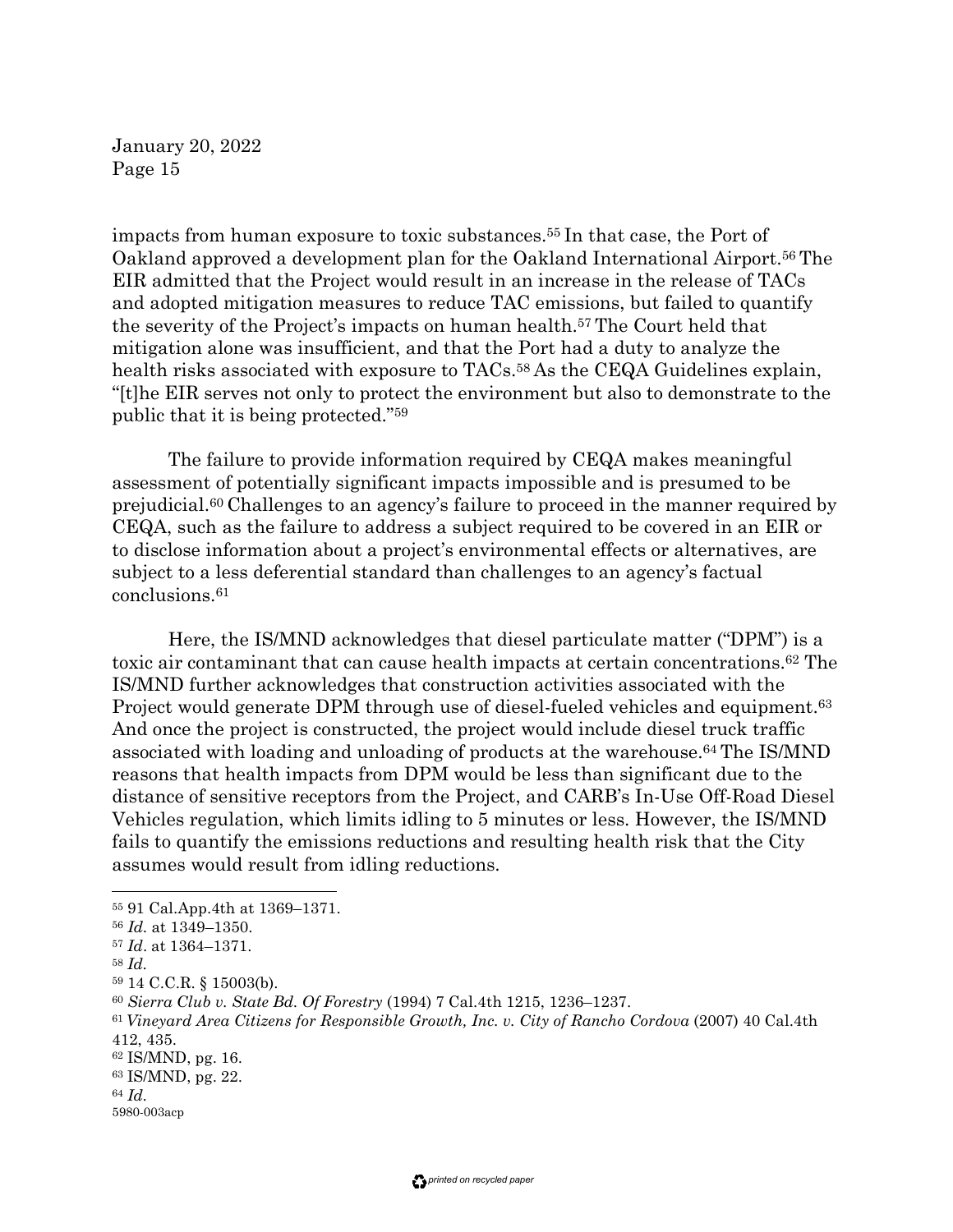As in *Berkeley Jets*, the IS/MND fails to quantify concentrations of DPM sensitive receptors will be exposed to, and fails to compare the resultant health impacts against applicable thresholds. The applicable threshold is set by the Sacramento Metropolitan Air Quality Management District ("SMAQMD"), which provides that there is a significant health impact when TAC exposures create a risk of 10 in 1 million for stationary sources, or substantially increase the risk of exposure to TACs from mobile sources.65 Although the City's analysis points to factors that might mitigate the severity of health impacts from DPM, the analysis lacks specificity and does not enable the public to compare emissions against standards of significance. This approach is in clear violation of the requirement discussed in *Sierra Club* and *Berkeley Jets* to disclose a project's potential health risks to a degree of specificity that would allow the public to make the correlation between the project's impacts and adverse effects to human health.

The failure to prepare a quantified health risk analysis also conflicts with scientific authority. California Environmental Protection Agency's Office of Environmental Health Hazard Assessment ("OEHHA")66 guidance recommends that exposure from projects lasting more than 6 months be evaluated for the duration of the project and recommends that an exposure duration of 30 years be used to estimate individual cancer risk for the maximally exposed individual resident ("MEIR").<sup>67</sup> The Project's construction and operations will last more than 6 months. Therefore, an analysis of health risk impacts posed to nearby sensitive receptors from Project operation must be included in an EIR for the Project.

#### **B. The IS/MND Fails to Adequately Analyze Potentially Significant Air Quality Impacts**

The IS/MND states that "[o]ff-road sources include the use of forklifts and hostlers; however, these are all planned to be electric." The IS/MND's analysis of the Project's air quality impacts relies on this assumption – the City's air quality analysis states that "Operational Off-Road Equipment - Assumed warehouse

<sup>65</sup> IS/MND, pg. 19.

<sup>66</sup> OEHHA is the organization responsible for providing recommendations and guidance on how to conduct health risk assessments in California. See OEHHA organization description, available at http://oehha.ca.gov/about/program.html.

<sup>67</sup> OEHHA, Risk Assessment Guidelines Guidance Manual for Preparation of Health Risk Assessments (February 2015), pp. 8-6, 8-15. 5980-003acp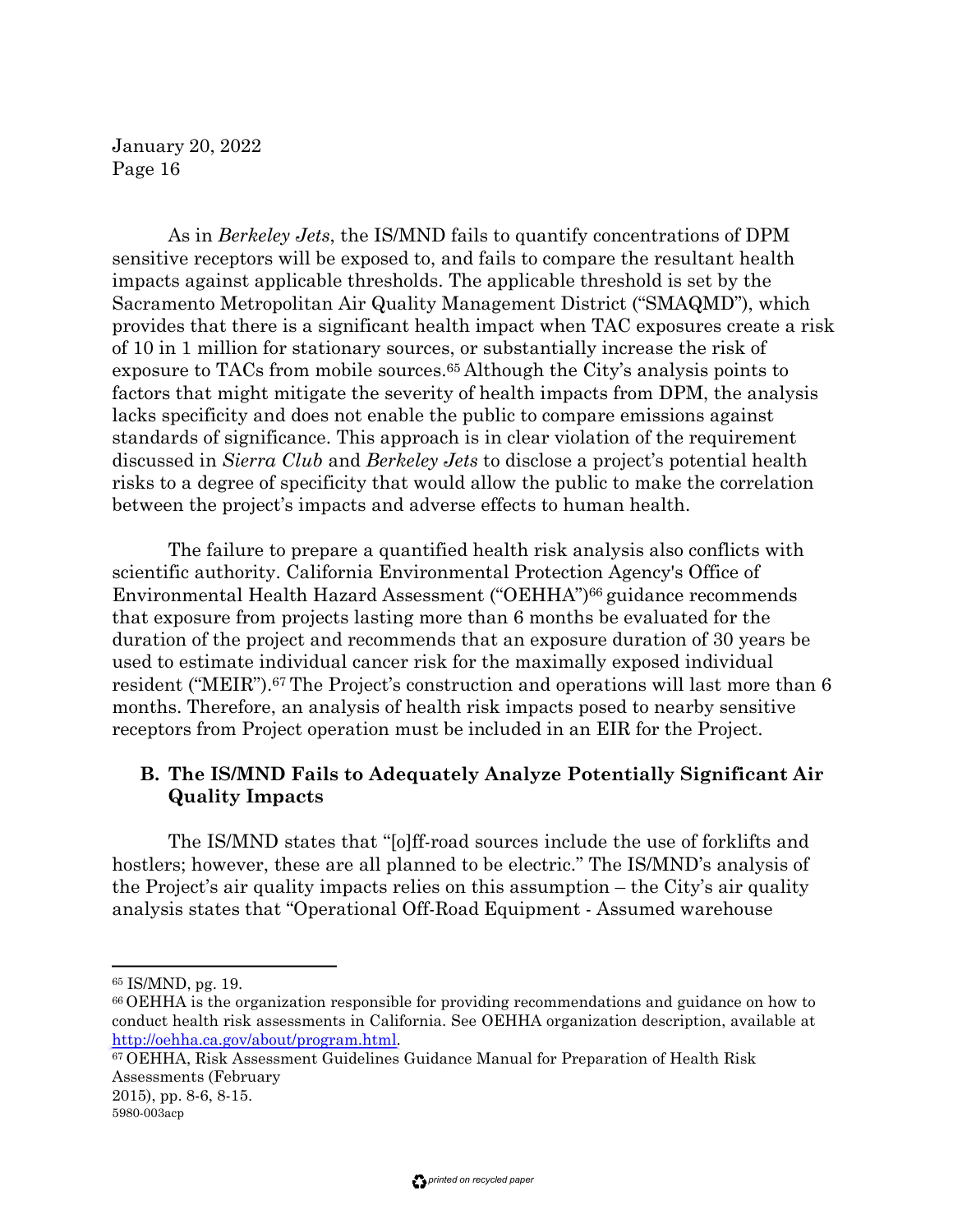equipment, all are planned to be electric."68 Accordingly, the City's CalEEMod model assumes the Project would have zero offroad emissions.69 But the IS/MNBD lacks enforceable and binding language requiring offroad equipment to be electric. As a result, the City's assumption that offroad sources would be electric is unsupported by substantial evidence. The IS/MND must be revised to identify a mitigation measure requiring offroad equipment to be electric.

# **C. The IS/MND Fails to Analyze Potentially Significant Energy Impacts**

The IS/MND states that the Project's energy impacts are less than significant. CEQA provides that when the basis for an EIR's finding that an impact is less than significant is not apparent from the facts and circumstances, the EIR must explain the reasons for the finding. An unsubstantiated conclusion that an impact is not significant, without supporting information or explanatory analysis, is insufficient; the reasoning supporting the determination of insignificance must be disclosed.70 The caselaw provides that the key factor is not the length of the EIR's analysis, but whether the analysis provides enough detail for the public to discern the analytic basis for the agency's determination.71

Here, the IS/MND does not provide enough detail for the public to discern the basis for the City's conclusion. The analysis lacks sufficient detail to address the significance thresholds in Appendix G of the California Environmental Quality Act (CEQA) Guidelines. According to the Guidelines, a project will normally have a significant adverse environmental impact on energy if it will:

- Result in a potentially significant environmental impact due to wasteful, inefficient, or unnecessary consumption of energy resources, during project construction or operation.
- Conflict with or obstruct a State or local plan for renewable energy or energy efficiency.

The City's approach to the energy analysis is to generally list the Project's sources of energy consumption. For example, the IS/MND states:

<sup>68</sup> Appendix A, pg. 27.

<sup>69</sup> *Id.* at 30.

<sup>70</sup>*City of Maywood v. Los Angeles Unif. Sch. Dist.* (2012) 208 CA4th 362, 393; *Protect the Historic Amador Waterways b. Amador Water Agency* (2004) 116 CA4th 1099, 1111. <sup>71</sup> *Id.,* 116 CA4th 1099.

<sup>5980-003</sup>acp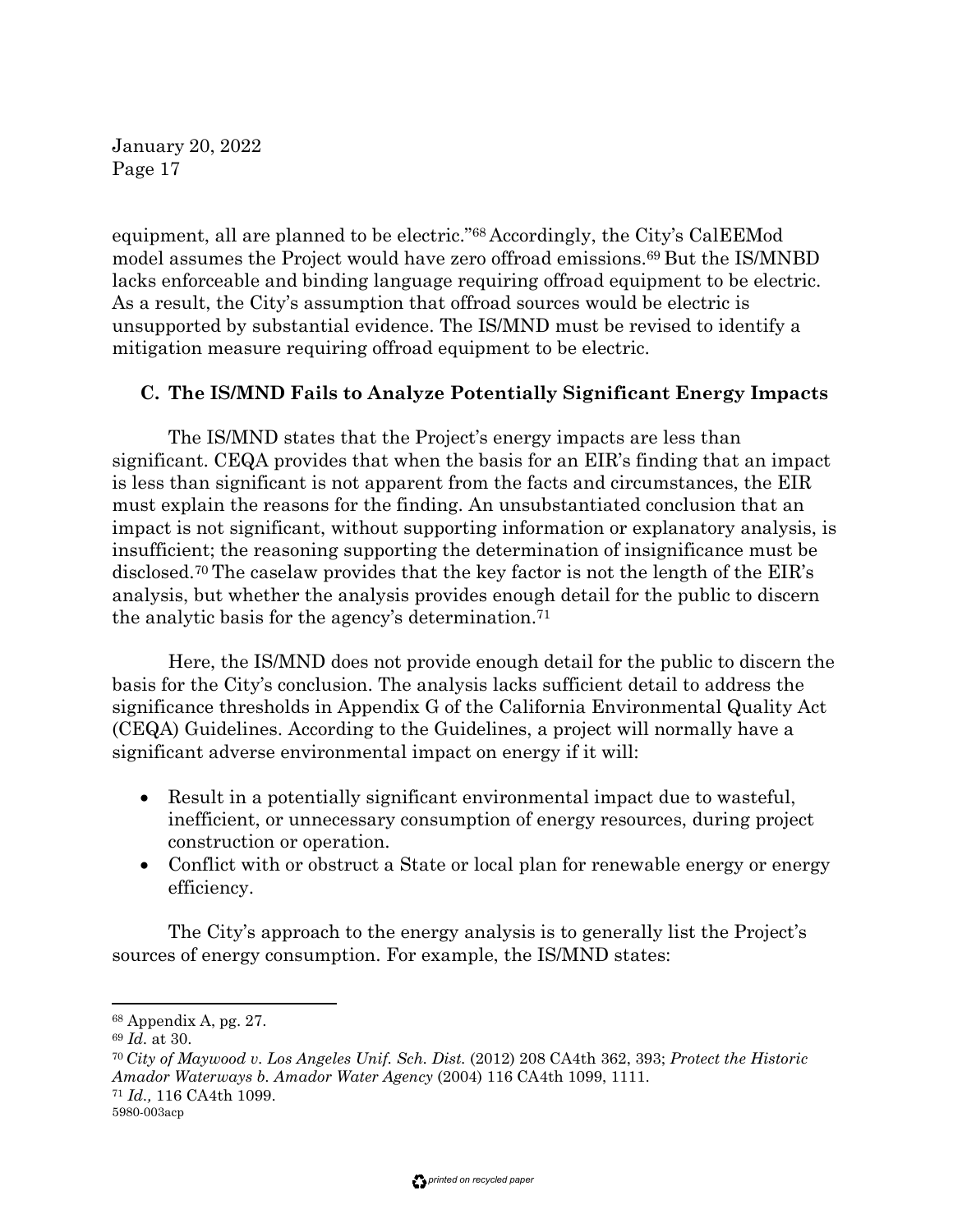> The proposed project includes the development of a 94,400 square foot cold storage facility and associated site improvements on the existing 27.15-acre project site. The amount of energy used at the project site would directly correlate to the size of the proposed buildings, the energy consumption of associated facilities and technology, and outdoor lighting. Other major sources of proposed project energy consumption include fuel used by vehicle trips generated during project construction and operation, and fuel used by off-road construction vehicles during construction.72

Although the IS/MND lists the sources of energy consumption, the IS/MND does not quantify or otherwise measure the energy consumption of these sources, or the impact on energy supplies. It is insufficient to merely state that the "[t]he amount of energy used at the project site would directly correlate to the size of the proposed buildings," the IS/MND must explain what that amount is, and illustrate the significance of that amount. The IS/MND thus fails as an informational document.

The IS/MND states, in the air quality section: "the estimated potential increased electricity demand associated with operation of the proposed project is approximately 2,044,708 kilowatt hour per year, based on CalEEMod defaults. The proposed project's estimated potential increased water demand is approximately 25.55 million gallons per year, based on CalEEMod defaults." Reliance on CalEEMod defaults may be appropriate for measuring air quality impacts, but it does not constitute the site-specific analysis required by CEQA for an energy analysis. A site-specific analysis of the Project's energy impacts would include the Project's unique sources of energy consumption, such as the Project's blow molding expansion and automated storage and retrieval system.

The City states that Project would be required to comply with Title 24 Efficiency Standards. But caselaw provides that an EIR should not rely solely on compliance with Title 24 standards to mitigate operational and construction energy impacts, and should not assume that mitigation for greenhouse gas emissions will serve as a substitute for an analysis of energy use impacts.73 Even if compliance with Title 24 standards was sufficient evidence to conclude a project would not be wasteful, caselaw provides that a finding of compliance with Title 24 must be

<sup>72</sup> IS/MND, pg. 39.

<sup>73</sup>*Ukiah Citizens for Safety First v. City of Ukiah* (2016) 248 CA4th 256, 264; *Cal. Clean Energy Comm. v. City of Woodland* (2014) 225 CA4th 173, 208. 5980-003acp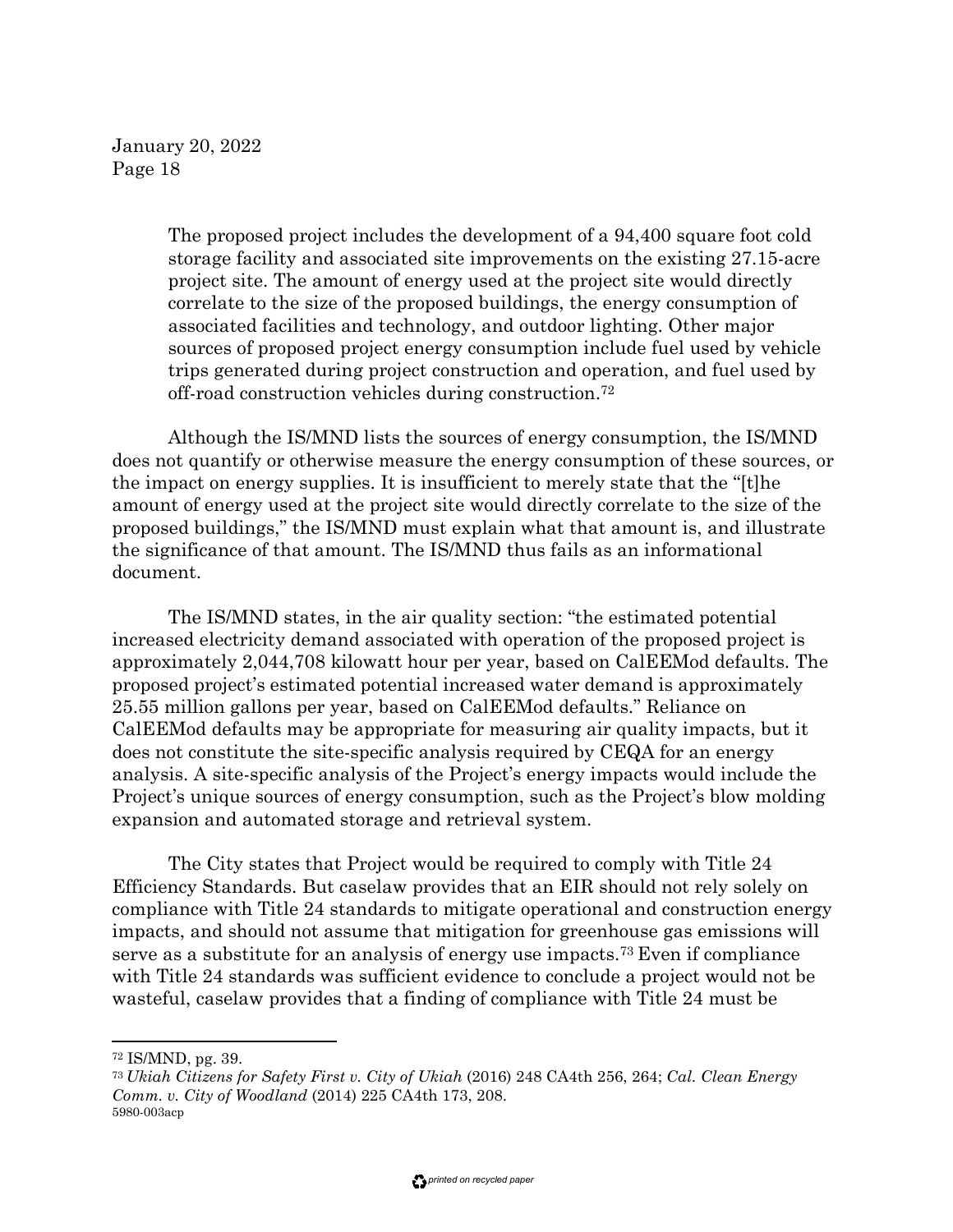supported by substantial evidence.74 Therefore, the City's conclusion that the Project will not be wasteful is unsupported by substantial evidence.

## **D. The City Fails to Analyze Potentially Significant Impacts on Water Supply**

The IS/MND improperly defers analysis and mitigation of water supply impacts. The IS/MND states:

As part of the COAs for the proposed project, the City's Department of Utilities will require preparation of a water study for the project. The water study will be required to demonstrate the project's compliance with city requirements related to water service and will be submitted for review and approval to the City's Department of Utilities. Preparation and review of the water study will ensure that development of the project would include provision of adequate water infrastructure to support the proposed project.

Deferring formulation of mitigation measures to post-approval studies is generally impermissible.75 Courts have held that simply requiring a project applicant to obtain a future report and then comply with the report's recommendations is insufficient to meet the standard for properly deferred mitigation.76 A key purpose on environmental review is to provide information to the public regarding a project's impacts. By deferring analysis of the Project's water demands and impacts on water supply, the IS/MND fails as an informational document.

The conclusions of the City's water supply analysis are not supported by substantial evidence. The IS/MND states, "The proposed project is consistent with land use and zoning designations and would not generate an increase in demand from what has already been anticipated in the Master EIR. As such, adequate capacity is expected to be available to serve the proposed project's water demands." But consistency with land use policies in this case does not guarantee a less than significant impact: the Master EIR, in Impact 4.11-2, concluded that the potential increase in demand for potable water in excess of the City's existing diversion and

<sup>74</sup> *Spring Valley Lake Ass'n v. City of Victorville* (2016) 248 CA4th 91, 103.

<sup>75</sup> *Sundstrom v. County of Mendocino* (1988) 202 Cal.App.3d 296, 308-309; Pub. Resources Code, § 21061.

<sup>76</sup> *Id.* 5980-003acp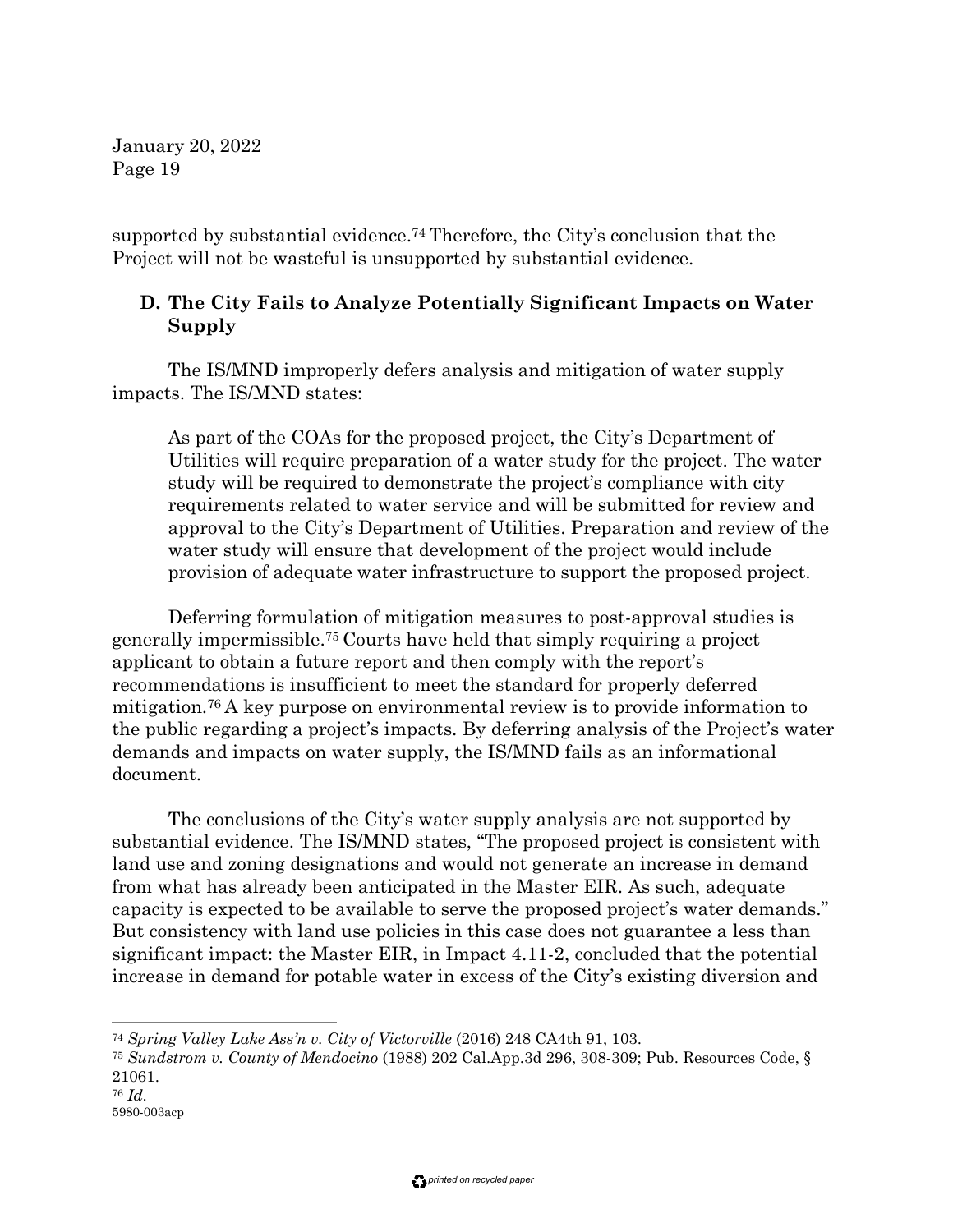treatment capacity, and which could require construction of new water supply facilities, would result in a significant and unavoidable effect.<sup>77</sup>

**E. The IS/MND Fails To Adequately Establish The Environmental Setting For Biological Resources And Fails To Adequately Disclose, Analyze, And Mitigate Potentially Significant Impacts On Biological Resources**

# **i. The IS/MND Fails to Adequately Establish the Environmental Setting**

CEQA requires that a lead agency include a description of the physical environmental conditions in the vicinity of the Project as they exist at the time environmental review commences.78 Here, the IS/MND states that 23 special-status wildlife species were identified during the database queries and desktop review.<sup>79</sup> However, neither the IS/MND nor the appendices disclose the actual list of species. As a result, the IS/MND fails as an informational document, and prevents analysis of impacts on potentially-present species.

The City relied on California Natural Diversity Data Base ("CNDDB") for determining occurrence likelihoods of special-status species. The City apparently failed to consult other major databases such as eBird and iNaturalist, which collectively contain a more comprehensive record. Sole reliance on CNDDB is not supported by substantial evidence. The California Department of Fish and Wildlife cautions that sole reliance on CNDDB is inappropriate as a basis for narrowing a list of potentially occurring species:

"We work very hard to keep the CNDDB and the Spotted Owl Database as current and up-to-date as possible given our capabilities and resources. However, we cannot and do not portray the CNDDB as an exhaustive and comprehensive inventory of all rare species and natural communities statewide. Field verification for the presence or absence of sensitive species will always be an important obligation of our customers..."<sup>80</sup>

<sup>77</sup> IS/MND, pp. 68-69.

<sup>78</sup> CEQA Guidelines, § 15125, subd. (a).

<sup>79</sup> IS/MND, pg. 28.

<sup>80</sup> California Department of Fish and Wildlife, About the CNDDB – Disclaimer, https://wildlife.ca.gov/Data/CNDDB/About. 5980-003acp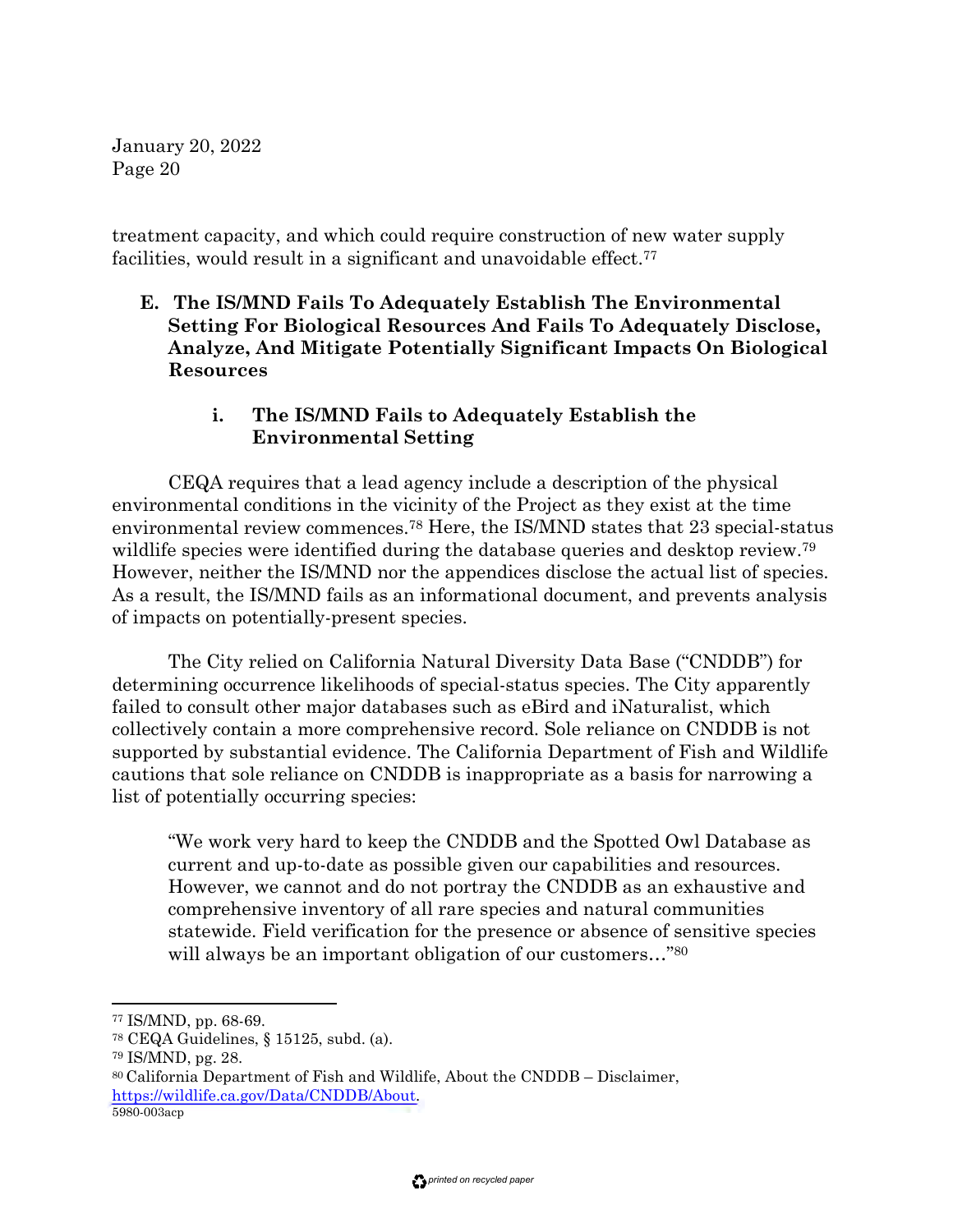Therefore, the IS/MND's environmental baseline – and the conclusions relying on that baseline – are incomplete. An EIR must be prepared that contains a complete and accurate environmental baseline.

## **ii. The IS/MND Fails to Mitigate the Project's Habitat Loss Impacts**

The IS/MND acknowledges that the ruderal/disturbed areas in the project site provide potential habitat for burrowing owl. The IS/MND states that "[i]f burrowing owls are residing in the project site or on adjacent parcels, the project would have potential for adverse effects through injury or mortality, displacement, and loss of habitat."81 As a result, the City concludes that impacts are potentially significant unless mitigated. The IS/MND's mitigation involves conducting a preconstruction survey, and preparing a mitigation plan in consultation with the Department of Fish and Wildlife should any occupied owl burrows are detected.

But the mitigation measure identified by the IS/MND – MM BIO-1 – constitutes improperly deferred mitigation. Deferring formulation of mitigation measures is generally impermissible.82 In *Preserve Wild Santee v. City of Santee* ("*Preserve Wild Santee"*)*,* a plan for active habitat management did not describe anticipated management actions or include standards or guidelines for actions that might be taken.83 The court held that if identification of specific mitigation measures is impractical until a later stage in the Project, specific performance criteria must be articulated and further approvals must be made contingent upon meeting these performance criteria.84 Here, MM BIO-1 correctly states that its mitigation will be informed by CDFW's Staff Report on Burrowing Owl Mitigation. But MM BIO-1 fails to include any language requiring habitat compensation, an impact the IS/MND admits is potentially significant. Compensatory mitigation for habitat loss is recommended by the CDFW Staff Report, but the language of MM BIO-1 does not guarantee that the City would be required to comply with the Staff Report's recommendation. As a result, the City's mitigation measure lacks specific performance criteria for mitigating impacts to habitat. Further, MM BIO-1 states that the City will consult with CDFW in development of the mitigation plan, but

<sup>81</sup> IS/MND, pg. 27.

<sup>82</sup> *Sundstrom v. County of Mendocino* (1988) 202 Cal.App.3d 296, 308-309; Pub. Resources Code, § 21061.

<sup>83</sup> 210 Cal.App.4th 260, 281.

<sup>84</sup> *Id.; see also Sierra Club v. County of Fresno* (2018) 6 CA5th 502, 524; *Gentry v. City of Murrieta* (1995) 36 Cal.App.4th 1359, 1393; *Quail Botanical*, *supra*, 29 Cal.App.4th at pg. 1604, fn. 5. 5980-003acp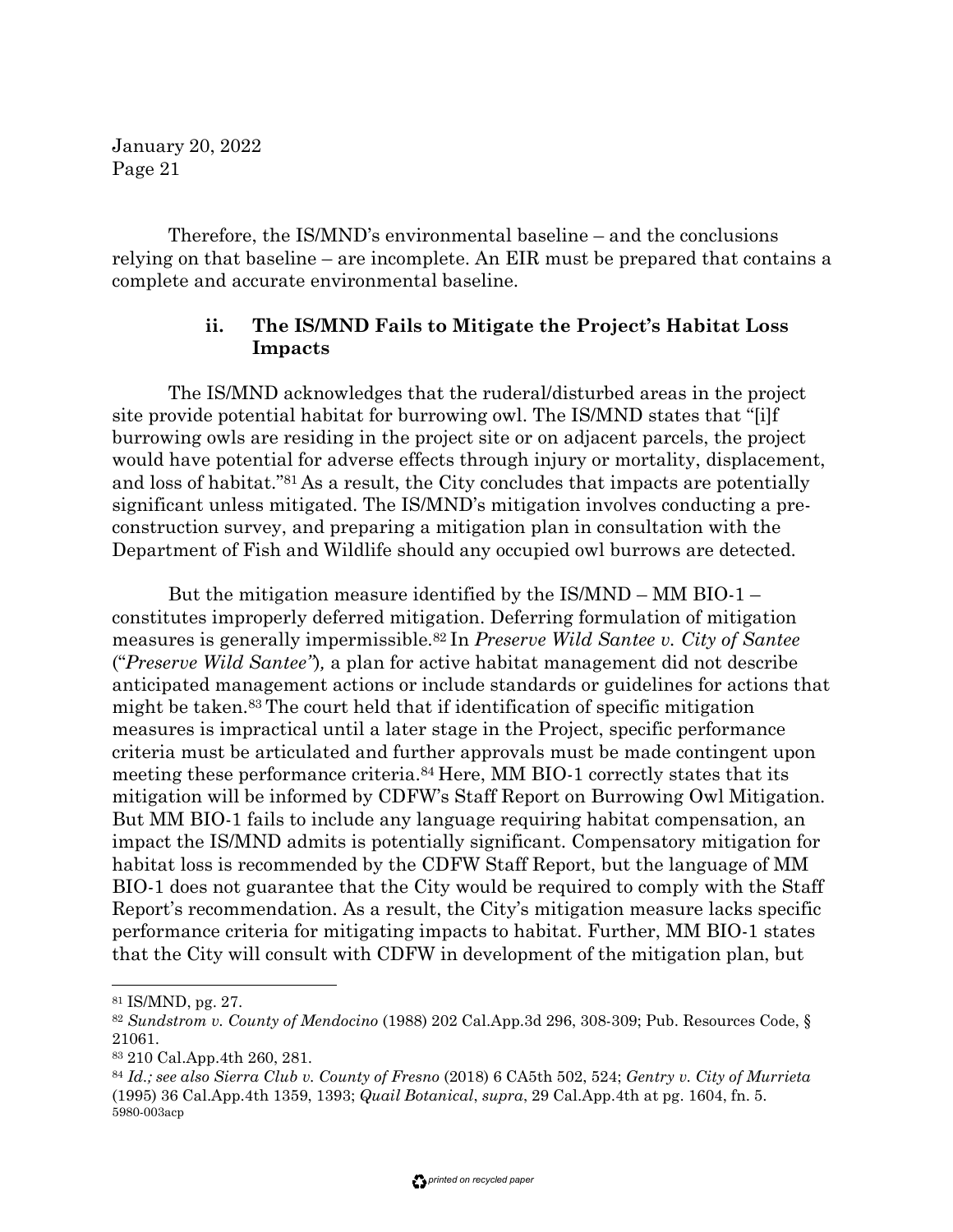does not require CDFW's recommendations to be followed. Courts have held that mitigation that does no more than allow approval by a county department without setting enforceable standards is inadequate.<sup>85</sup> The mitigation measure is thus improperly deferred.

Also, because the City fails to adopt any compensatory mitigation measures to mitigate habitat loss, the potentially significant habitat loss impact it identifies is yet unmitigated. Thus, the City's determination that habitat loss impacts are mitigated to a less-than-significant level is not supported by substantial evidence. An EIR must be prepared to analyze this potentially significant impact.

#### **F. The IS/MND Fails to Disclose Potentially Significant Noise Impacts**

The IS/MND claims that the Project would have a less than significant impact on external noise levels in the Project area. The City acknowledges that the project would result in potential minor long-term noise increases in the project area due to project-related traffic on area streets, project traffic circulating within the project site, facility operations on the project site, and from internal combustion engine-powered trucks operated on the project site.<sup>86</sup> But the City reasons that impacts would be less than significant due to the distance of sensitive receptors and because the project does not propose a substantial increase in existing traffic.87 However, since the City failed to conduct a noise study to analyze how much noise will be produced by the Project's operation, the City's conclusions are not supported by substantial evidence. Further, the IS/MND is deficient as an informational document.

The IS/MND claims that impacts on internal noise levels at sensitive receptors will be less than significant. The City reasons that "project regulatory compliance with the City of Sacramento normally acceptable noise standard of 75 dBA LDN for industrial land uses will ensure the project does not result in residential interior noise levels of 45 dBA LDN or greater caused by noise level increases due to the project."88 But this approach does not comply with CEQA. To meet CEQA's informational and analytical requirements, the IS/MND must analyze the noise generated by the Project, and measure the impact on sensitive receptors.

<sup>85</sup> *Endangered Habitats League, Inc. v. County of Orange,* (2005) 131 Cal.App.4th 777, 794.

<sup>86</sup> IS/MND, pg. 53.

<sup>87</sup> IS/MND, pg. 53.

<sup>88</sup> IS/MND, pg. 53.

<sup>5980-003</sup>acp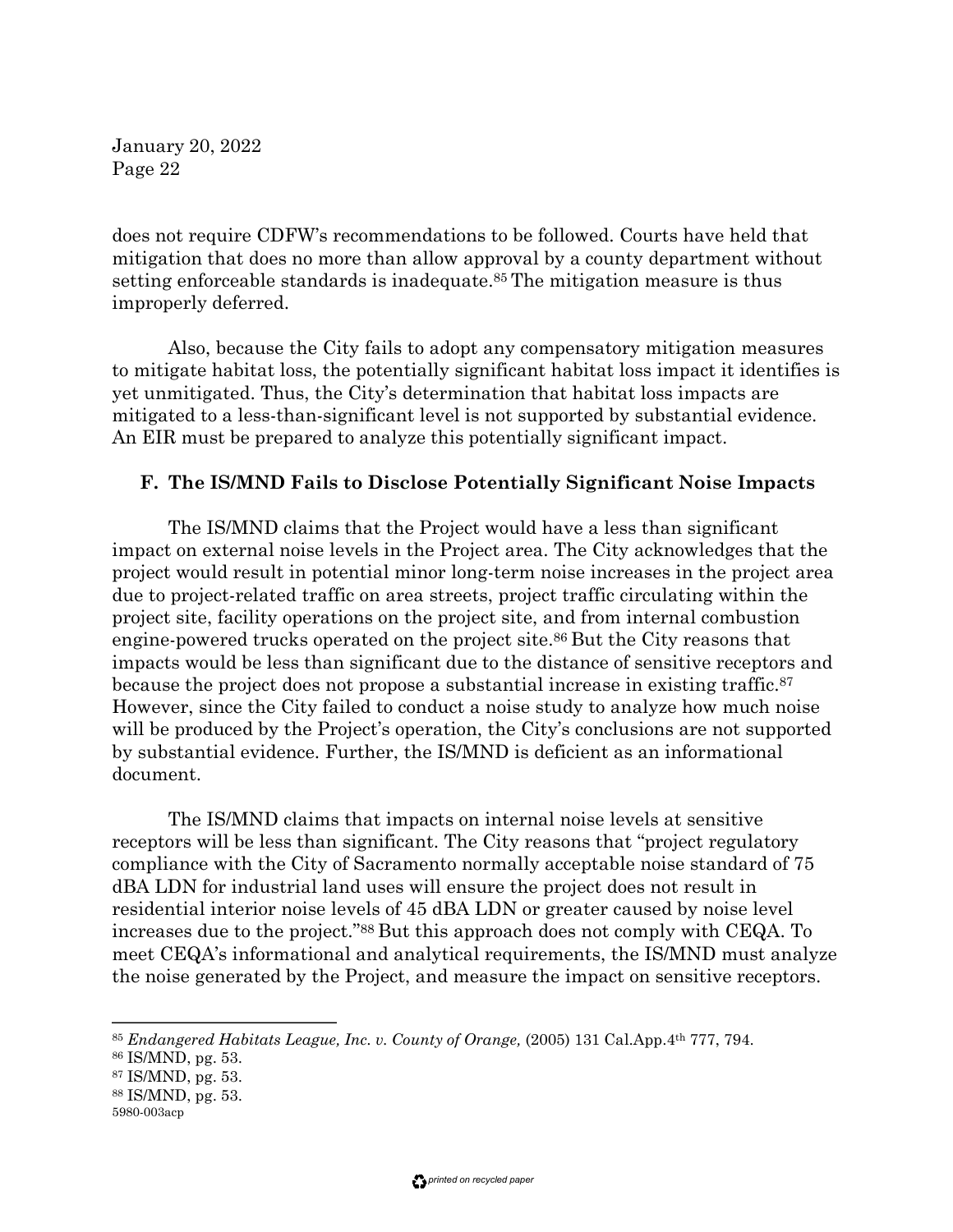Merely stating that the Project will comply with noise standards does not discharge the City of its duty to analyze impacts in the IS/MND.

The IS/MND states that construction noise impacts will be less than significant after mitigation. MM NOI-1 provides:

The applicant shall ensure that construction activities are consistent with City Code Section 8.68.060, Exemptions. Project construction activities that may result in the generation of noise shall not occur outside of the hours of 7:00 a.m. and 6:00 p.m., on Monday, Tuesday, Wednesday, Thursday, Friday, and Saturday, and outside the hours of 9:00 a.m. and 6:00 p.m. on Sunday, and all internal combustion engines used for project construction shall be equipped with intake and exhaust silencers and maintained in accordance with the equipment manufacturer's specifications.

This analysis is insufficient because, as stated earlier, the IS/MND does not actually analyze or quantify construction. Courts have held that it is insufficient to merely identify mitigation without analyzing the actual impact.89

Further, the IS/MND's reliance on City noise thresholds is unsupported by substantial evidence. The courts have held that reliance on a maximum noise level as the sole threshold of significance for noise impacts violates CEQA because it fails to consider whether the magnitude of changes in noise levels is significant.90 In *Keep our Mountains Quiet v. County of Santa Clara*,<sup>91</sup> neighbors of a wedding venue sued over the County of Santa Clara's failure to prepare an EIR for a proposed project to allow use permits for wedding and other party events at a residential property abutting an open space preserve. Neighbors and their noise expert contended that previous events at the facility had caused significant noise impacts that reverberated in neighbors' homes and disrupted the use and enjoyment of their property.92 Similar to the IS/MND in this case, the County's EIR relied on the noise standards set forth in its noise ordinance as its thresholds for significant noise exposure from the project, deeming any increase to be insignificant so long as the absolute noise level did not exceed those standards.93 The Court examined a long line of CEQA cases which have uniformly held that conformity with land use

<sup>89</sup> *Berkely Jets, supra,* 91 Cal.App.4th at 1364–1371.

<sup>90</sup> *King & Gardiner Farms, LLC,* 45 Cal.App.5th at 865.

<sup>91</sup> *Keep our Mountains Quiet v. County of Santa Clara* (2015) 236 Cal.App.4th 714.

<sup>92</sup> *Id*. at 724.

<sup>93</sup> *Id.* at 732.

<sup>5980-003</sup>acp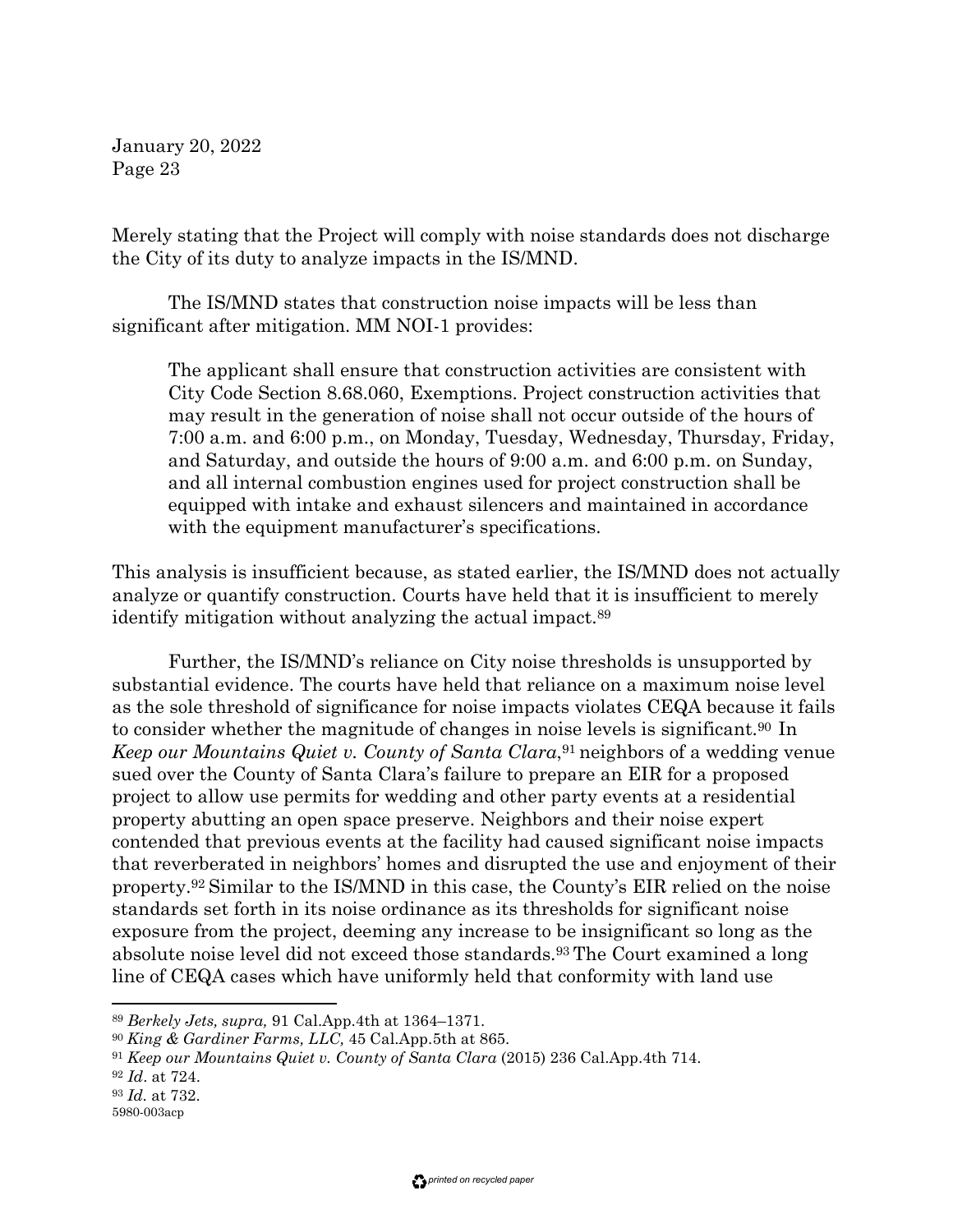regulations is not conclusive of whether or not a project has significant noise impacts94 in holding that the County's reliance on the project's compliance with noise regulations did not constitute substantial evidence supporting the County's finding of no significant impacts.95 Here, the IS/MND solely relies on consistency with the City's noise standards – without conducting a noise study to analyze the increase in noise or impacts on sensitive receptors. Thus, the IS/MND's analysis is flawed in the same way as *Keep our Mountains Quiet*. An EIR must be prepared to analyze this potentially significant impact.

The City's failure to conduct a noise study violates the requirements of the Sacramento 2035 General Plan Draft Master Environmental Impact Report. The Draft EIR states that "the continuing exposure of existing noise-sensitive land uses to noise levels in excess of City standards or to substantial noise increases as a result of the future growth under the proposed General Plan is considered a significant impact."96 As mitigation, the Draft EIR provides that "[f]or new development, proposed projects undergo CEQA review; on a case-by-case basis, a site-specific noise study would be required for any project that could exceed City noise standards."97 Here, the IS/MND acknowledges that the Project will generate noise during construction and operation, and construction noise impacts will be significant before mitigation. Since it is possible City noise standards could be exceeded, a site-specific noise study is required. Without a noise study, the significant noise impact identified in the Draft EIR is unmitigated.

<sup>&</sup>lt;sup>94</sup> Id., citing Citizens for Responsible & Open Government v. City of Grand Terrace (2008) 160 Cal.App.4th 1323, 1338; *Oro Fino Gold Mining Corp. v. County of El Dorado* (1990) 225 Cal.App.3d 872, 881–882; *Gentry v. City of Murrieta* (1995) 36 Cal.App.4th 1359, 1416 (project's effects can be significant even if "they are not greater than those deemed acceptable in a general plan");

*Environmental Planning & Information Council v. County of El Dorado* (1982) 131 Cal.App.3d 350, 354, ("CEQA nowhere calls for evaluation of the impacts of a proposed project on an existing general plan").

<sup>95</sup>*Id*. at 732-734; see also *King & Gardiner Farms, LLC v. County of Kern* (2020) 45 Cal.App.5th 814, 893, as modified on denial of rehearing (Mar. 20, 2020).

<sup>96</sup> Sacramento 2035 General Plan Draft Master Environmental Impact Report, pg. 4.8-17, available at http://www.cityofsacramento.org/-/media/Corporate/Files/CDD/Planning/Environmental-Impact-Reports/2035-GP-Update/Public-Draft-MEIR081114.pdf?la=en. 97 *Id.* at 4.8-17.

<sup>5980-003</sup>acp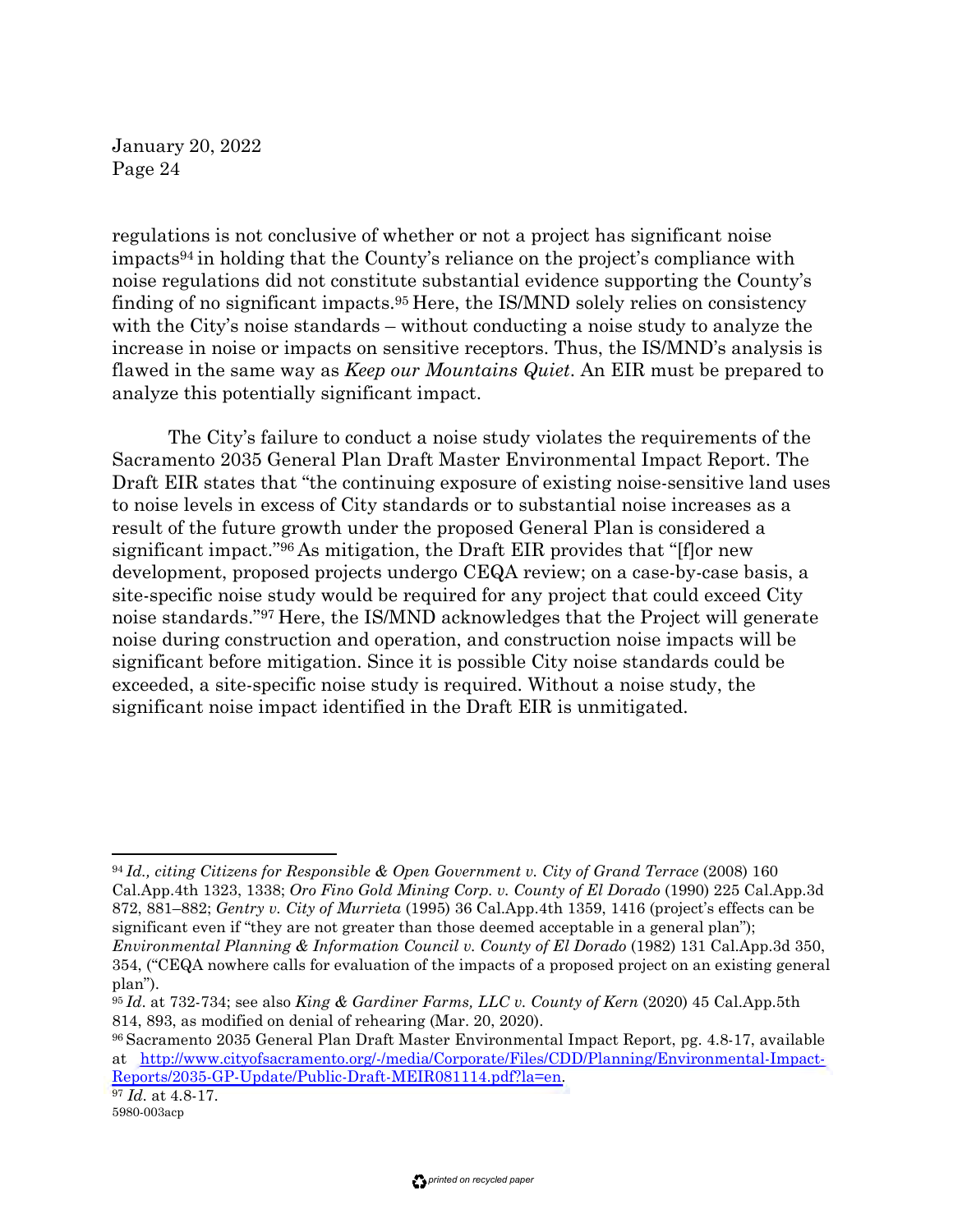## **G. The IS/MND Fails to Disclose Potentially Significant Aesthetic Impacts**

Appendix G of the CEQA Guidelines provides that a significant impact related to aesthetics would occur if the project would: "substantially interfere with an important scenic resource or substantially degrade the view of an existing scenic resource." The proposed cold storage building is proposed at 100 feet in height and exceeds the M-1S zone maximum permitted height of 70 feet. Approval of the project as proposed would require the approval of a deviation by the City Design Director. Because the Project's height is higher than what is anticipated by the City's land use policies, it may result in interference with an important scenic resource or substantially degrade the view of an existing scenic resource. Important scenic resources in the City of Sacramento include major natural open space features such as the American River and Sacramento River, including associated parkways. But the IS/MND fails to analyze whether this deviation would have aesthetic impacts. This is a potentially significant impact that must be analyzed in an EIR.

## **I. CONCLUSION**

The City lacks substantial evidence to support the conclusions in the IS/MND that the Project will have less than significant impacts on public health, air quality, energy, water supply, greenhouse gases, biological resources, noise, transportation, and aesthetics. Moreover, substantial evidence supports a fair argument that these impacts may be significant and unmitigated. Due to the IS/MND's deficiencies, the City cannot conclude that the Project's impacts have been mitigated to a less than significant level.

The CEQA Guidelines require that an EIR be prepared if there is substantial evidence supporting a fair argument that any aspect of a project, either individually or cumulatively, may cause a significant effect on the environment, regardless of whether the overall effect of the project is adverse or beneficial.<sup>98</sup> As discussed in detail above, there is a fair argument based on substantial evidence that the Project would result in significant adverse impacts not identified in the IS/MND. Moreover, there is substantial evidence the proposed mitigation measures will not reduce potentially significant impacts to a level of insignificance.

<sup>98</sup> CEQA Guidelines § 15063(b)(1). 5980-003acp